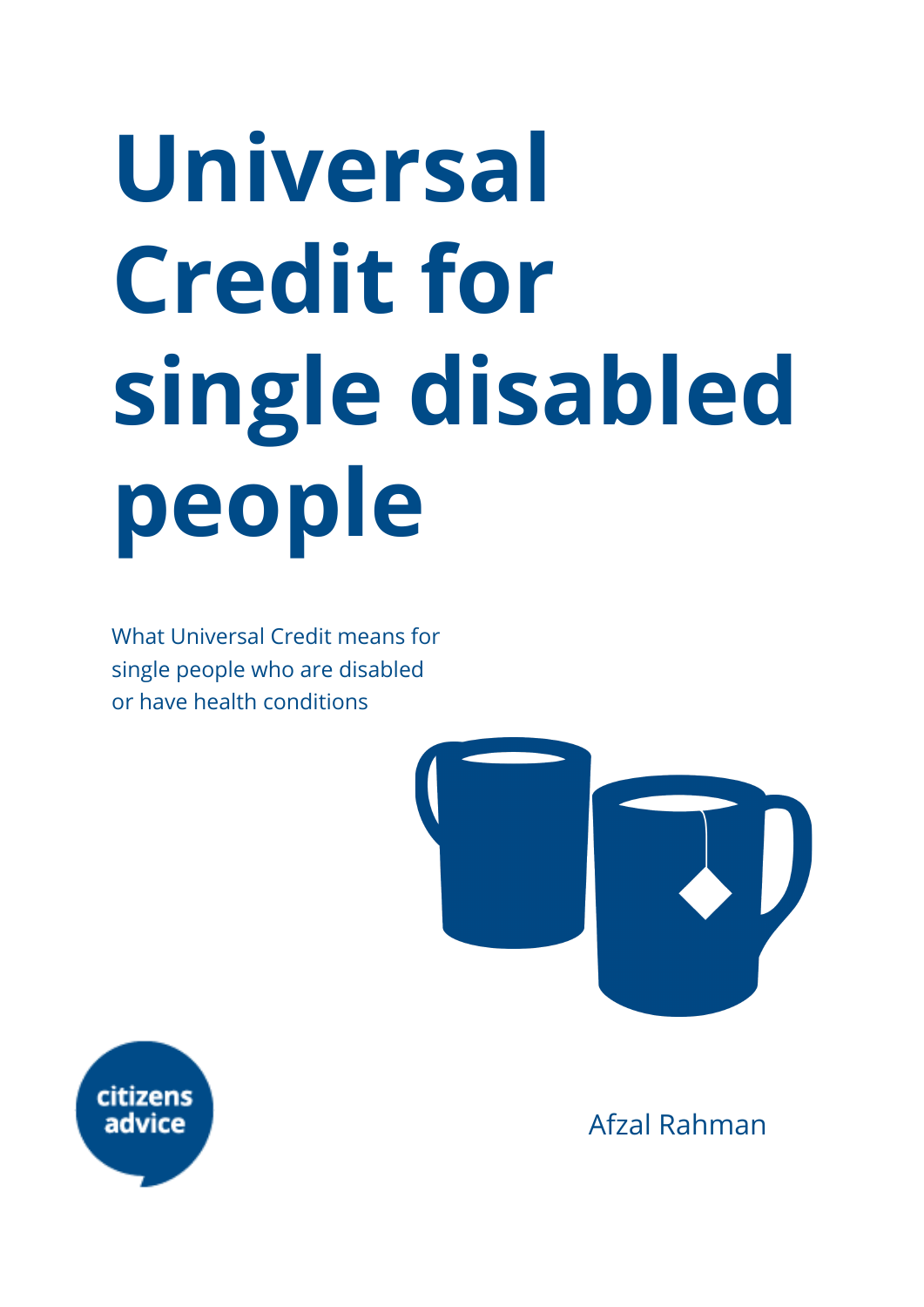# **Contents**

| <b>Summary</b>                                              |    |
|-------------------------------------------------------------|----|
| <b>Background</b>                                           | 6  |
| <b>Research method</b>                                      | 8  |
| 1 Disabled workers and those working with health conditions | 11 |
| 2 People who may be able to work if condition improves      | 17 |
| <b>3 Moving in and out of work</b>                          | 24 |
| 4 People who cannot work                                    | 28 |
| <b>Next steps needed</b>                                    | 33 |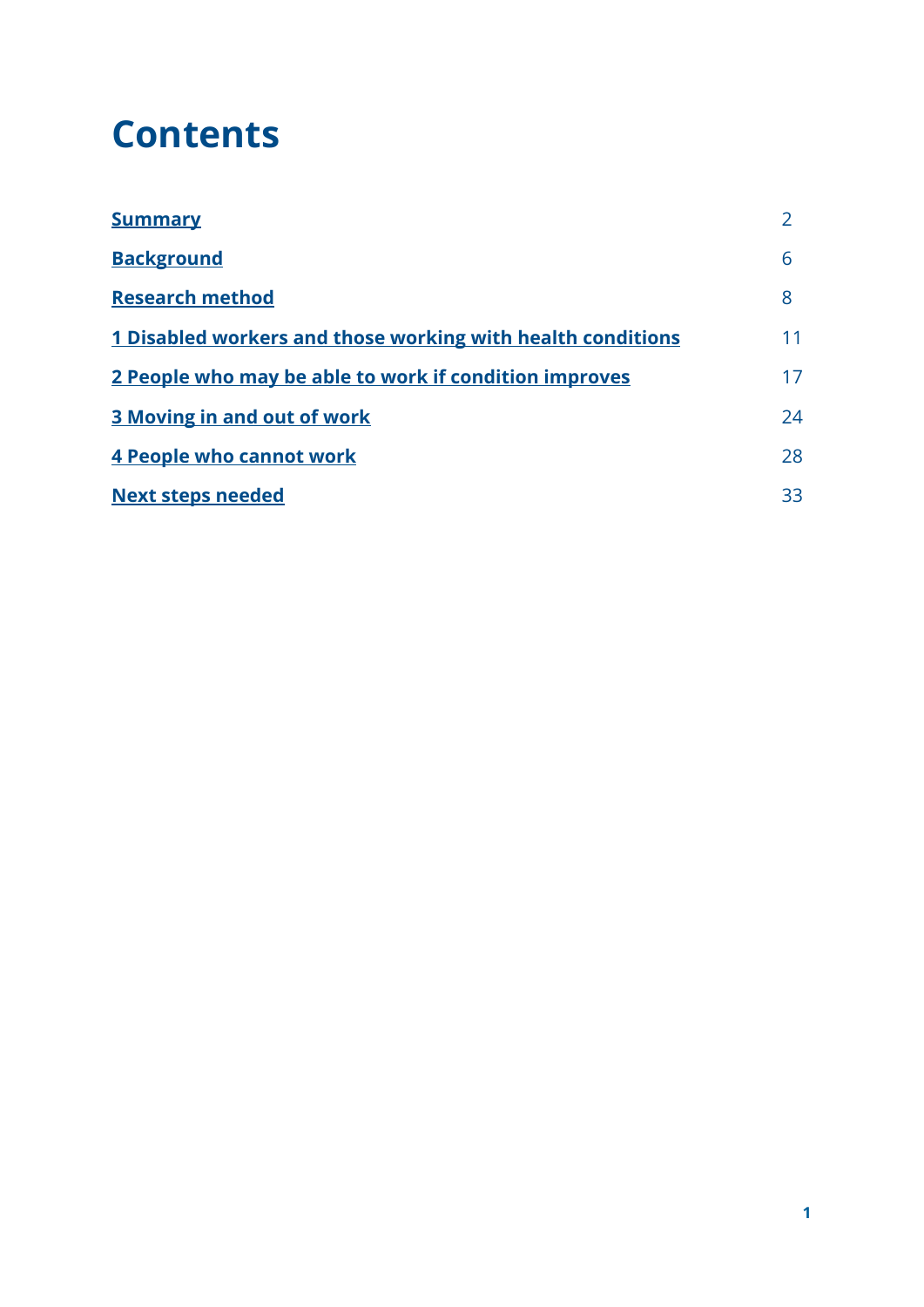# <span id="page-2-0"></span>**Summary**

Supporting disabled people and those with health conditions has to be at the core of any welfare benefit system. The introduction of Universal Credit is one of the biggest changes to disability benefits in recent decades, bringing six means-tested benefits into one. 58% of households with a disabled adult will receive UC once it is fully rolled out.<sup>1</sup> Disability benefits are our most common advice issue at Citizens Advice and 2 in 5 of the people we help are disabled or have a long-term health condition. As we see more disabled people and those with health conditions moving onto UC, it is crucial that the benefit provides appropriate and adequate support.

The government believes in a benefit system which "supports those who can work and cares for those who cannot".<sup>2</sup> UC aims to improve work incentives and smooth the transition into employment. The government wants to see a million more disabled people in work by 2027.<sup>3</sup> Alongside this, UC has a financial element to support those who may not be able to work.

We identify two areas where UC offers significant improvements for some single disabled people and those with health conditions:

# **1. Universal Credit smooths the journey into work by removing the transitions between benefits and removing cliff edges at 16 hours.**

The previous system requires people to switch between different benefits when circumstances change - most notably if they move into work. UC removes this friction, ensuring people do not face cliff edges which leave them worse off in work.

# **2. Universal Credit increases awards for some who are unable to work**

Universal Credit increases financial support for some of those who are least able to work, by boosting the Support / Limited Capability for Work and Work Related Activity (LCWRA) component. This is welcome as these disabled people often have no other means to increase their income. It is worth noting, however, that some will still receive lower overall awards because of the removal of disability premiums.

<sup>&</sup>lt;sup>1</sup> Citizens Advice analysis, based on Family Resources Survey (FRS) 2014-15.

<sup>&</sup>lt;sup>2</sup> Work and Pensions Secretary, House of [Commons,](https://hansard.parliament.uk/Commons/2017-11-23/debates/36EF5FEE-7FB1-4841-A242-7625ED73FCA0/UniversalCredit#contribution-9D99F17A-3B9D-4DEE-96C5-07136C7CC394) 23 November 2017,

<sup>&</sup>lt;sup>3</sup> DWP, [Improving](https://www.gov.uk/government/publications/improving-lives-the-future-of-work-health-and-disability) lives: the future of work, health and disability, 2017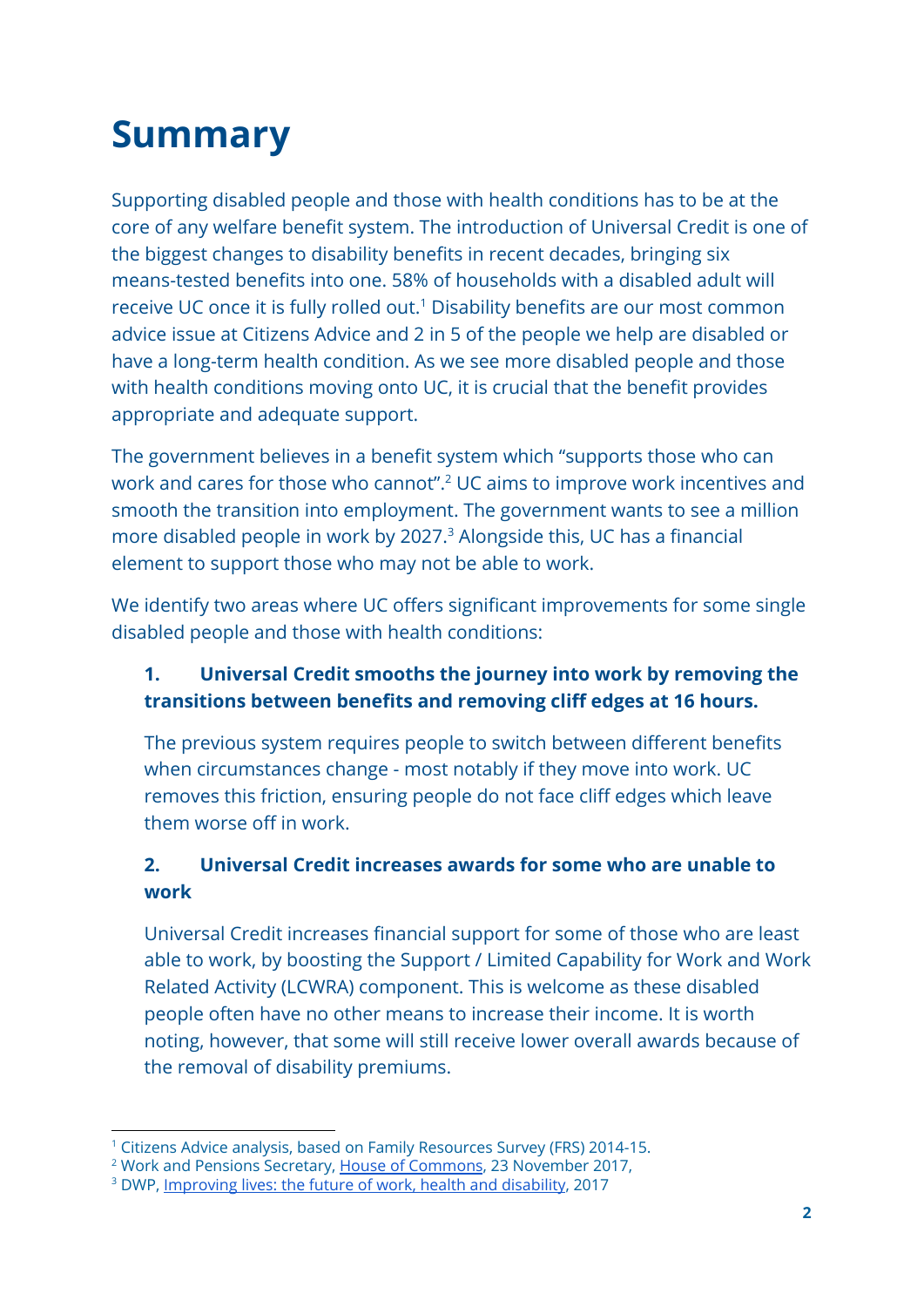The report also identifies four principles that existed in the legacy system that the government should consider fully integrating into Universal Credit:

### **1. Working people should receive additional in-work financial support if they are disabled or have a health condition.**

Additional in-work financial support recognises that disabled people and those with health conditions are likely to work fewer hours overall and can be more limited in their choices in the labour market. These needs are not covered by other support provision such as through Access to Work which helps fund adjustments and practical support.

While Universal Credit does provide targeted in-work financial support for disabled people through the Work Allowance, many will struggle to get the Work Allowance because it is not available to disabled people who are assessed as fit for work.<sup>4</sup> Working disabled people who do not get the Work Allowance can be over **£300 a month** worse off on UC compared to somebody getting the Disabled Worker Element that existed in Tax Credits.

This could be overcome by **making Personal Independence Payment (PIP) and other qualifying benefit criteria give access to Work Allowances in UC**. PIP supports disabled people and those with health conditions whether or not they are in work. It already acts as a passport to the Disabled Worker Element in Tax Credits. People could also be given access to the Work Allowance if they have previously claimed an LCW or LCWRA element in the same way Tax Credits looks at prior ESA claims<sup>5</sup>.

It is also important to consider the level at which in-work support is set for single disabled people in UC. Even if they get the Work Allowance, working disabled people without children can be **over £200 a month worse off** on UC than on Tax Credits and legacy benefits. This has been a problem since UC was first introduced but cuts and freezes to the Work Allowance mean UC now provides even less support than originally intended. No matter how many more hours some disabled people work in UC they will struggle to achieve the level of income they would have got working under the legacy system.

<sup>4</sup> Unless they have children. In this case they get a Work Allowance to reflect their needs as a parent but no additional support related to their disability or health condition.

 $5$  The disability elements of Tax Credits can be passported from PIP and other qualifying benefit conditions such as prior receipt of ESA or Statutory Sick Pay. HMRC, How to qualify for [disability](https://assets.publishing.service.gov.uk/government/uploads/system/uploads/attachment_data/file/738887/TC956_Disability_Helpsheet_Eng_2018.pdf) [elements](https://assets.publishing.service.gov.uk/government/uploads/system/uploads/attachment_data/file/738887/TC956_Disability_Helpsheet_Eng_2018.pdf) of Tax Credits, 2018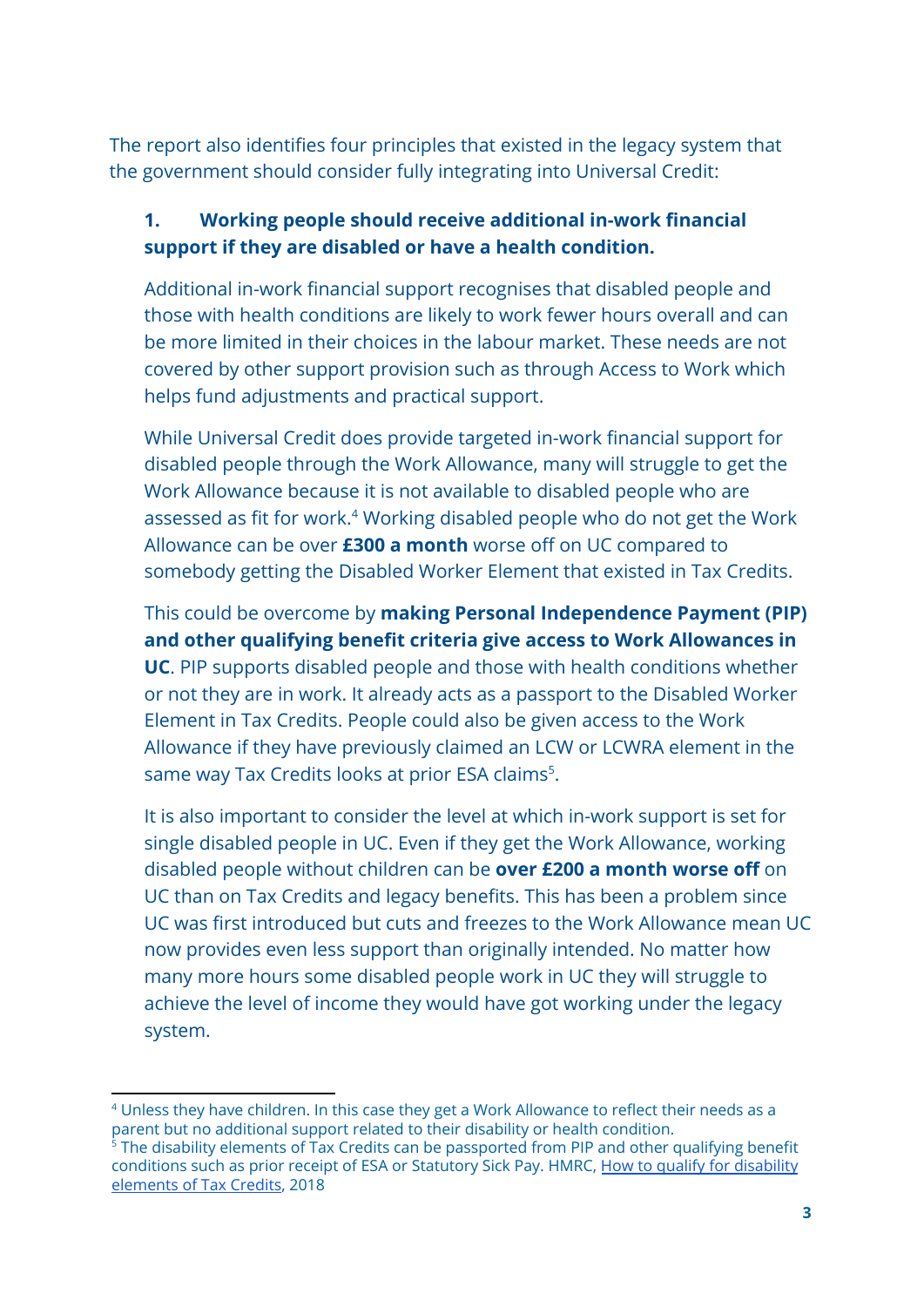### **2. People with Limited Capability for Work should be able to trial part-time work without facing a significant penalty in their benefit award.**

Universal Credit smooths the journey into work by removing the transitions between benefits and removing cliff edges at 16 hours. However, it also reduces the support available to disabled people who are attempting smaller amounts of work.

The amount of money someone can earn each month with no penalty has been significantly weakened from the Legacy System - to the equivalent of £46 per week<sup>6</sup> - or around **6 hours a week** at the National Living Wage (NLW).

Permitted Work rules in Employment Support Allowance (ESA) allow disabled people to earn up to £125.50 per week without facing any reductions in benefit. In practice, this means somebody earning NLW can work up to **16 hours a week** without being affected. In practice, this change means somebody working 12 hours a week at the National Living Wage can be over £100 a month worse off on UC than they would be on legacy benefits.

Work Allowances and Permitted Work provide reassurance that people can trial small amounts of work and keep the full value of their earnings. They could play a critical role in helping the government achieves its objective to have a million more disabled people in work by 2027.

# **3. People with Limited Capability for Work (LCW) should get employment support which helps them move towards work and financial support which recognises how long they are likely to be out of work.**

The government has removed the Limited Capability for Work (LCW) element, worth just over £29 a week. This element recognised that people with Limited Capability for Work will typically spend longer out of work than somebody who is unemployed and fit for work. The LCW element also helped boost in-work support because it also increases UC amounts for disabled people trying out work. The removal of the LCW element has been accompanied by investment in a Personal Support Package which provides additional practical support for claimants with Limited Capability for Work.<sup>7</sup>

<sup>&</sup>lt;sup>6</sup> This calculation assumes they have housing costs met by Universal Credit. The Work Allowance is set at £192 per month.

<sup>7</sup> Minister for Employment, Written [Answer](https://www.parliament.uk/written-questions-answers-statements/written-question/commons/2016-02-24/28281), February 2016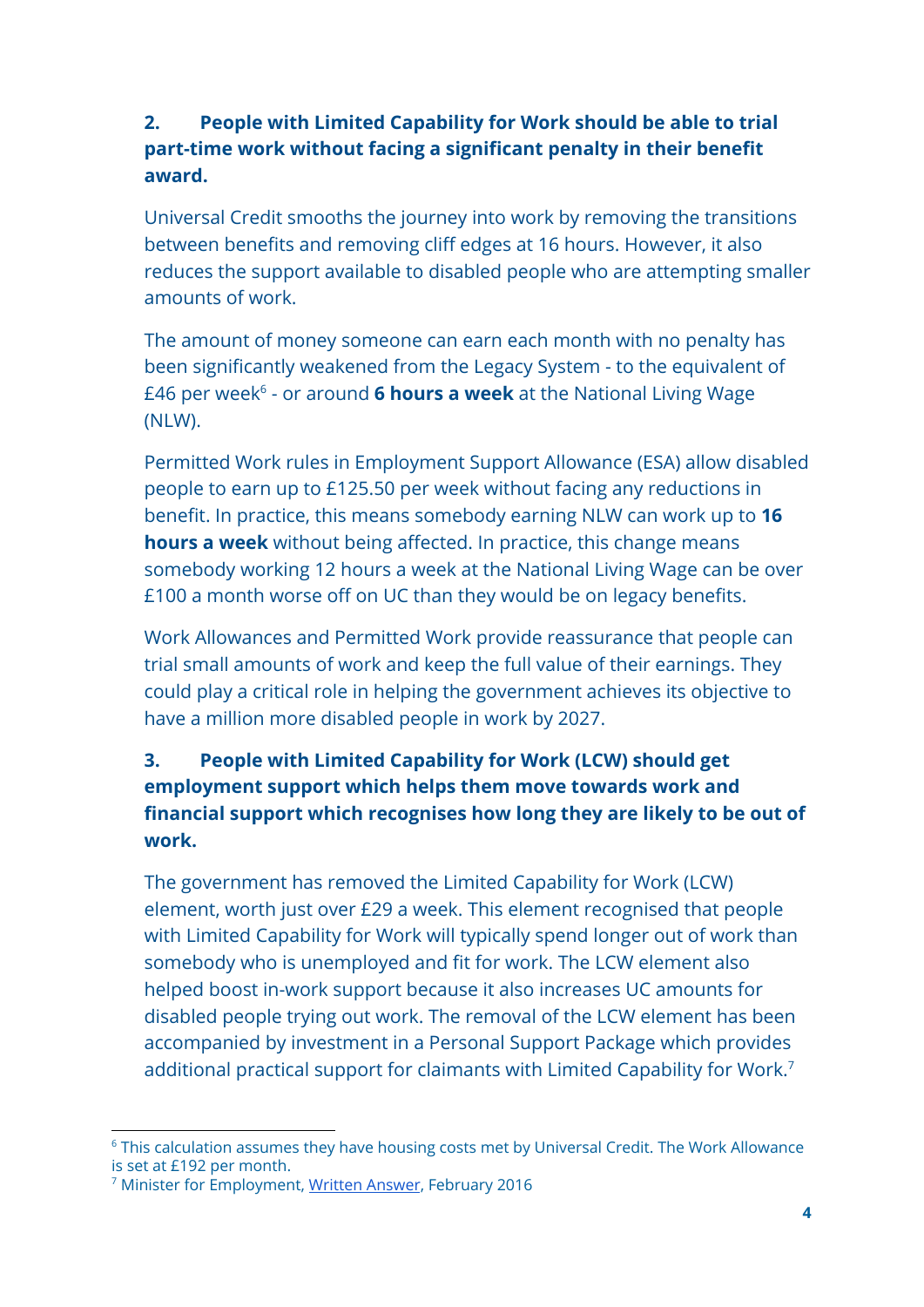This is not strictly a change brought about through UC. It also applies to those currently making new legacy claims. It does, however, need to be considered for its impact on UC claimants into the future. The changes should be evaluated robustly and reviewed against their intended aims for work outcomes, and for whether they provide appropriate care for those who cannot work.

### **4. There should be targeted financial support available for disabled people who live alone without an adult carer.**

Universal Credit removes the Severe Disability Premium (SDP) which went to disabled people who live alone without an adult carer. This puts people without a carer at a disadvantage despite the unique costs they may face. While the government has taken welcome steps to improve financial security for many existing claimants of legacy benefits, it should now look to establish support for new claimants in similar circumstances. Under current plans, people will not benefit from the announced protections if they have a change of circumstances which leads to them newly becoming disabled without an adult carer.

There have been a number of expansions and reductions to disability components and premiums that existed in the legacy system. However, the net impact for somebody who would qualify for the SDP and LCWRA element is that they can be over **£180 a month** worse off than they would have been in the legacy system. Many people in this position will be unable to make up the reduced income through work.

A Self-Care element could be introduced to UC of at least **£156.45 a month** the same value as the Carers element. This would go to those who live alone and who satisfy the criteria for the Severe Disability Premium, helping them cover additional costs such as paying somebody to help with household tasks such as cleaning. Although this is currently lower than the SDP it would ensure severely disabled people who live alone are treated at least comparably to those who have a carer.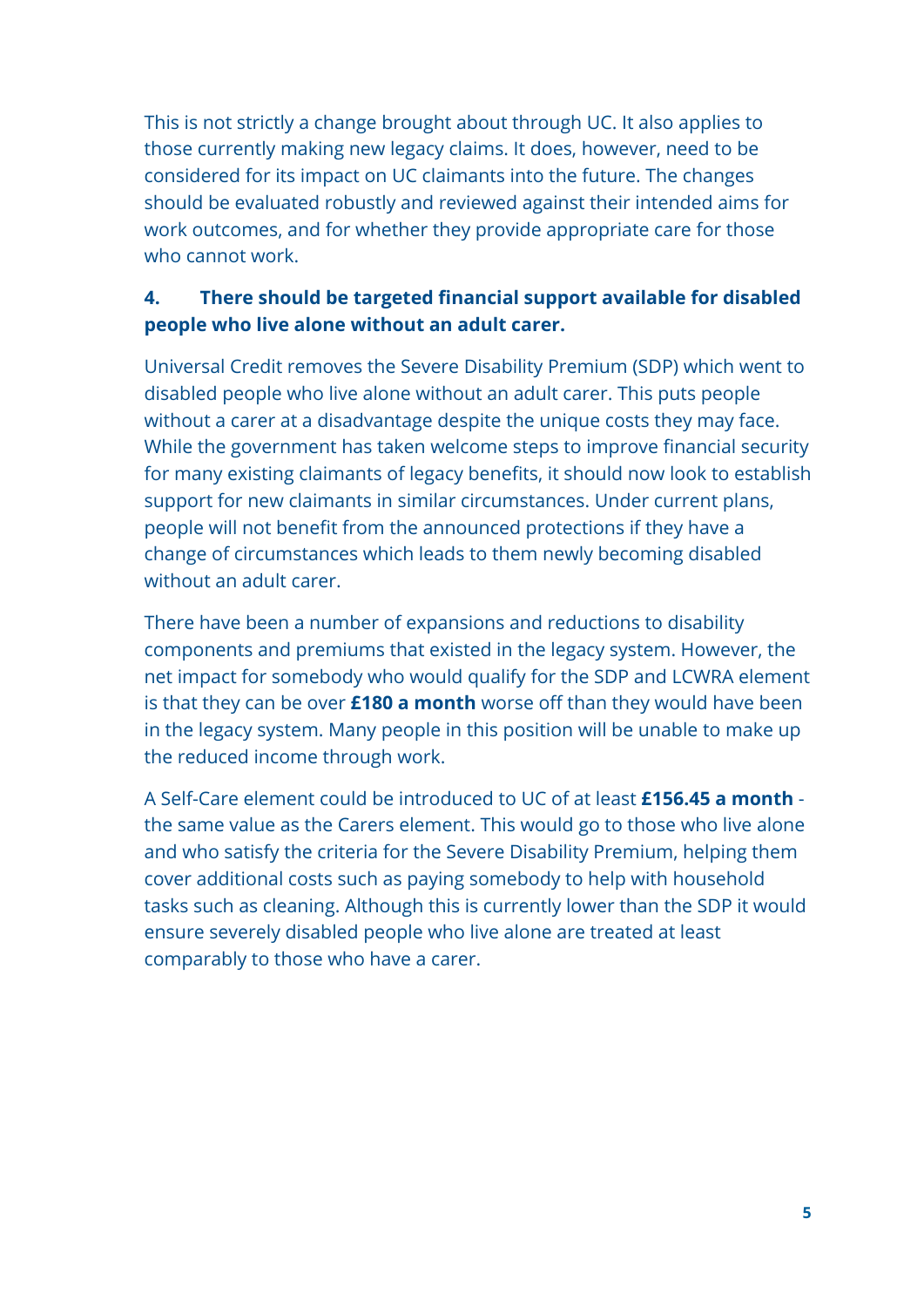# <span id="page-6-0"></span>**Background**

The welfare system is going through one of its biggest set of changes since it was introduced. The government is rolling out Universal Credit (UC) which replaces six means-tested benefits. It is crucial that the new system is able to meet the challenges of supporting disabled people and those with health conditions in a range of circumstances. 58% of households with a disabled adult will receive UC once it is fully rolled out.

There are number of things to consider when designing a benefit system, especially one that successfully caters for the diverse needs of disabled people and those with health conditions. Decisions have to be made about the level of financial support for those who cannot work, how work is incentivised, and how disabled people can be supported with extra costs. The government's key aims are to create a welfare system which supports those who are able to work and provides secure financial support for those who cannot work. It has committed to making work pay and to supporting one million more disabled people into employment by 2027. A number of reforms have also been introduced which seek to ensure the benefits system focuses on those with the greatest needs.

The legacy benefit system developed over several decades to meet some of these challenges. It has evolved through practical application and case law, and has seen significant political reforms throughout this time. Legacy benefits and Tax Credits all support people in diverse circumstances and have rules which provide additional support to disabled people based on their particular needs. The legacy system, however, also has a number of flaws. It is complicated and requires people to switch between different benefits when circumstances change - most notably if they move into work. The system can have very high overall effective taper rates and sometimes people are worse off if they increase how much they work.

The introduction of UC was intended to address some of these problems. Reform at this scale is always challenging and, as the new system rolls out, it is crucial that we understand and monitor what the changes mean. This report explores how the design of the new system compares to the legacy system for single disabled people in different circumstances. It sets out to understand how the design of UC helps achieve the government's aims for disabled people, and where it may hinder them.

The government should look to make the most of the advantages of UC, particularly the simpler and smoother journeys into work. Where established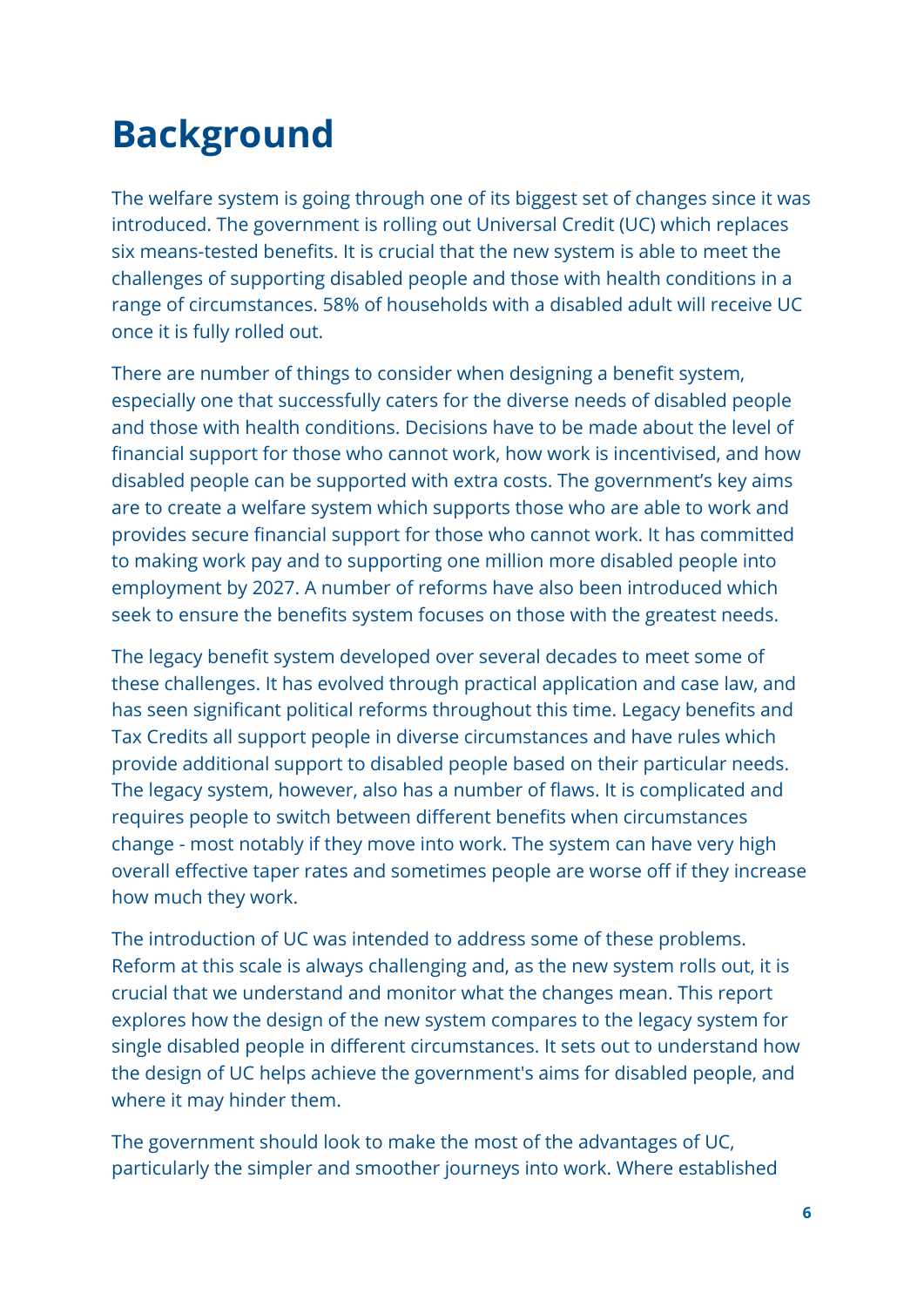areas of support are not yet integrated into UC, the government should make improvements to UC or provide policy reasons for weakening this support for disabled people.

Our modelling finds significant reductions in support for some groups of single disabled people. Those moving from legacy benefits to UC will receive transitional protection if they transfer through managed migration, but will not get this protection if they migrate due to a change in circumstances. This means that everybody currently moving over from the legacy system is doing so without transitional protection. The government recently recognised this is causing problems for one particular group which gets substantially less support in UC those who get the Severe Disability Premium. It has, therefore, stopped moving them onto UC until they qualify for transitional protection. This is a welcome move and the government should extend this approach to all disabled people who face losses moving onto UC.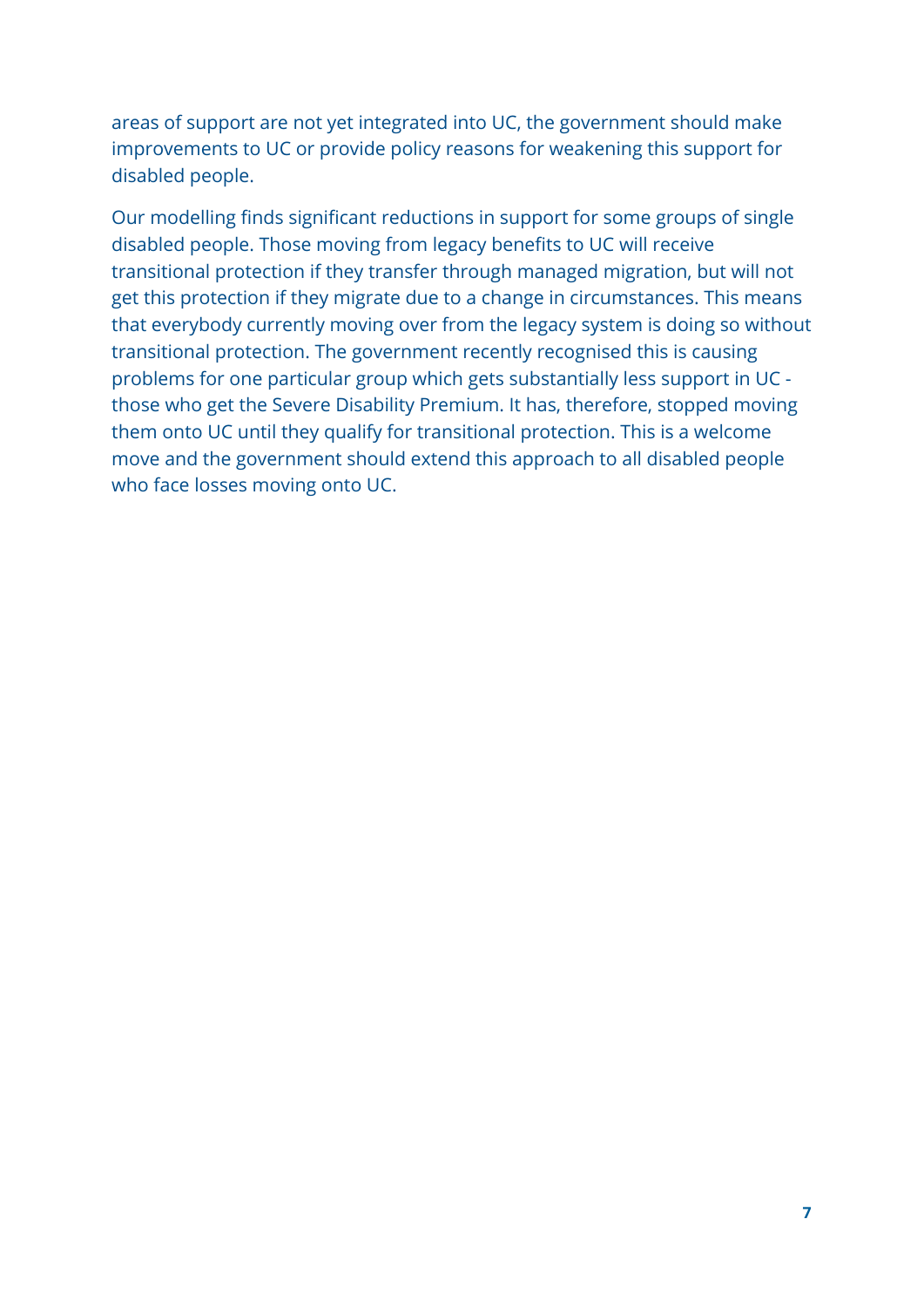# <span id="page-8-0"></span>**Research method**

This report explores how the design of Universal Credit compares to the legacy system for single disabled people without children. We worked with advisors and stakeholders to roughly categorise single disabled people based on their needs. We then modelled benefit awards and total incomes for some illustrative examples of people in these different groups. We did this for both the legacy system and UC.

Using this method, we have been able to identify where support has improved for single disabled people without children and where the new system has weakened support or may produce unintended negative consequences. We have corroborated these finding through workshops with disability organisations, our advisers and qualitative insights from cases submitted by our national network of local Citizens Advice offices.

Our analysis builds on our previous work on UC and disability which covers some of the impacts on single disabled people as well as children, lone parents and pensioners<sup>8</sup>. To understand the full impact of UC for disabled claimants further analysis is needed covering the various groups affected.

#### **Which benefits are included in this analysis?**

This analysis compares the legacy benefit system to UC for working age people who are disabled or have a health condition. We look at UC and the six benefits it replaces. We also factor Personal Independence Payment (PIP) into our calculations. For the purposes of this analysis, we do not look at other benefits such as Council Tax Reduction and we do not address the move from DLA to PIP. It is worth noting that both of these changes can lead to additional losses for disabled people.

Universal Credit combines housing support, in-work income top ups and out-of-work income replacement. It aims to simplify the benefits system, make transitions into work easier, and make every hour of work pay. It replaces six means-tested legacy benefits which currently provide support to people in and out of work: income-based Jobseeker's Allowance, income-related Employment and Support Allowance, Housing Benefit, Income Support, Child Tax Credit and Working Tax Credit.

<sup>&</sup>lt;sup>8</sup> Citizens Advice, The Children's Society, Disability Rights UK, Disability and [Universal](https://www.citizensadvice.org.uk/Global/Migrated_Documents/corporate/disability-universal-credit-final-web.pdf) Credit, 2012; Citizens Advice, [Rebalancing](https://www.citizensadvice.org.uk/about-us/policy/policy-research-topics/welfare-policy-research-surveys-and-consultation-responses/welfare-policy-research/rebalancing-universal-credit-making-it-work-for-disabled-people/) universal credit: Making it work for disabled people, 2014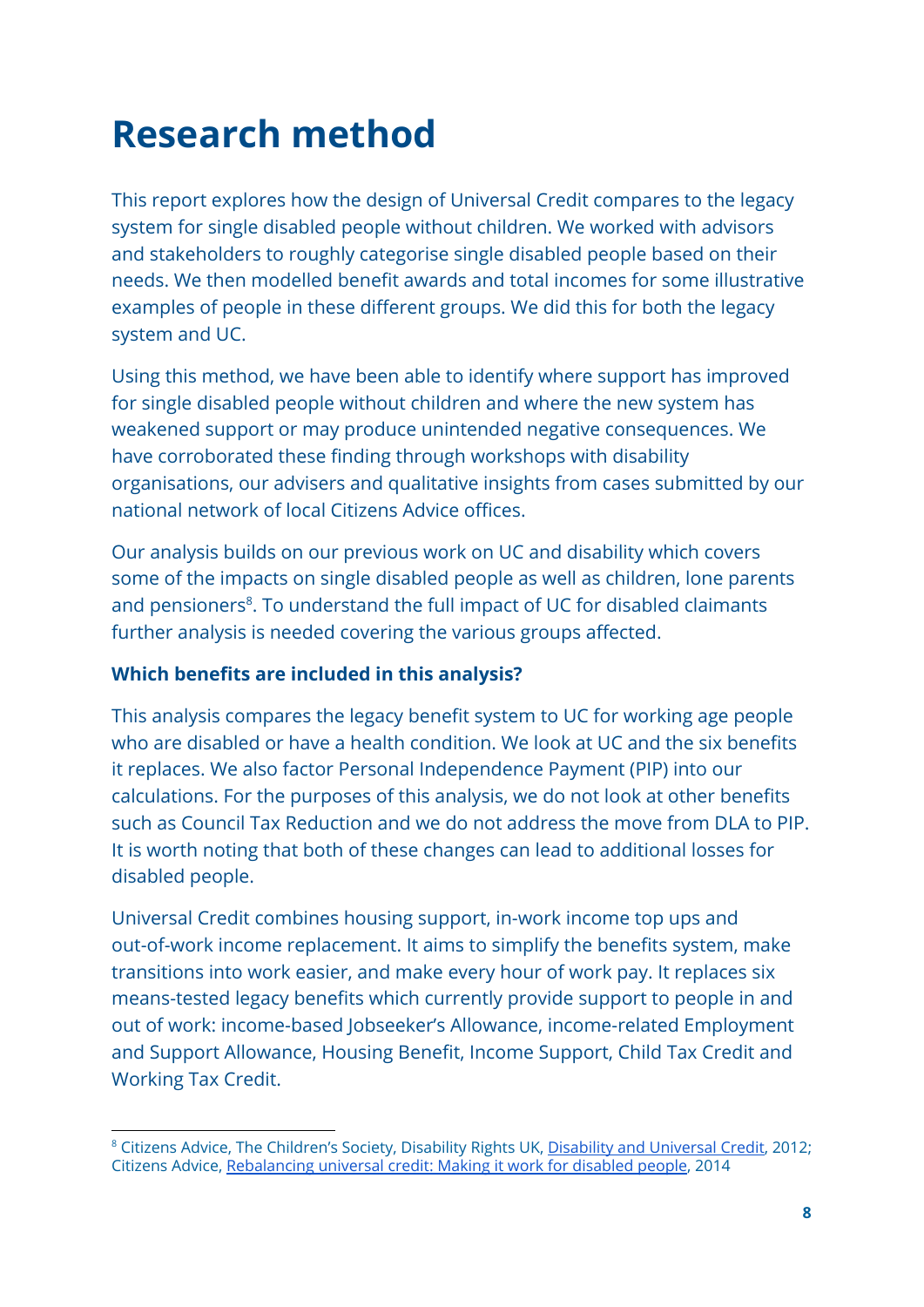Personal Independence Payment (PIP) helps towards extra costs faced by disabled people and those with health conditions. As PIP deals with extra costs the benefit is not means tested against income. PIP is available to people in and out of work. PIP replaces Disability Living Allowance for people of working age. It was introduced to 'deliver a more sustainable benefit and ensure support continues to be focused on those who face the greatest challenges to taking part in everyday life'<sup>9</sup>.

### **Grouping claimants by needs**

We worked with Citizens Advice advisers and other disability charities to identify broad groups of disabled people and those with health conditions. We identified four key groups that the benefit system needs to support, based on their ability to work:

- 1. Can work although this work may be limited or require adjustments or support
- 2. Cannot work but can prepare for work and could work in the future
- 3. Cannot always work due to a fluctuating condition
- 4. Cannot work or prepare for work

We then looked at how UC works for each of these groups.

### **Benefit and income calculations**

The analysis in this report is based on modelling of the legacy system and UC. We ran benefit and income calculations for a single childless person in each of the groups above. We assumed they earned the National Living Wage and pay rent of £100pw. We compared the support people would have received under the legacy system to the support they will get under UC. We used this analysis to isolate the most significant changes for each of these groups. To enable us to do this modelling we made the following assumptions:

- 2018/19 benefit rates are used throughout.
- Claimants are assumed to be of working age and older than 25.
- Hourly wages are assumed to be the National Living Wage for over 25s at £7.83 unless otherwise stated. Working claimants are assumed to be employees.
- Housing is assumed to be social rent costing £100pw.
- Claimants are assumed to live alone without carers or dependents.

<sup>9</sup>DWP, PIP policy [briefing](https://www.gov.uk/government/uploads/system/uploads/attachment_data/file/180921/pip-briefing-introduction.pdf) note, 2011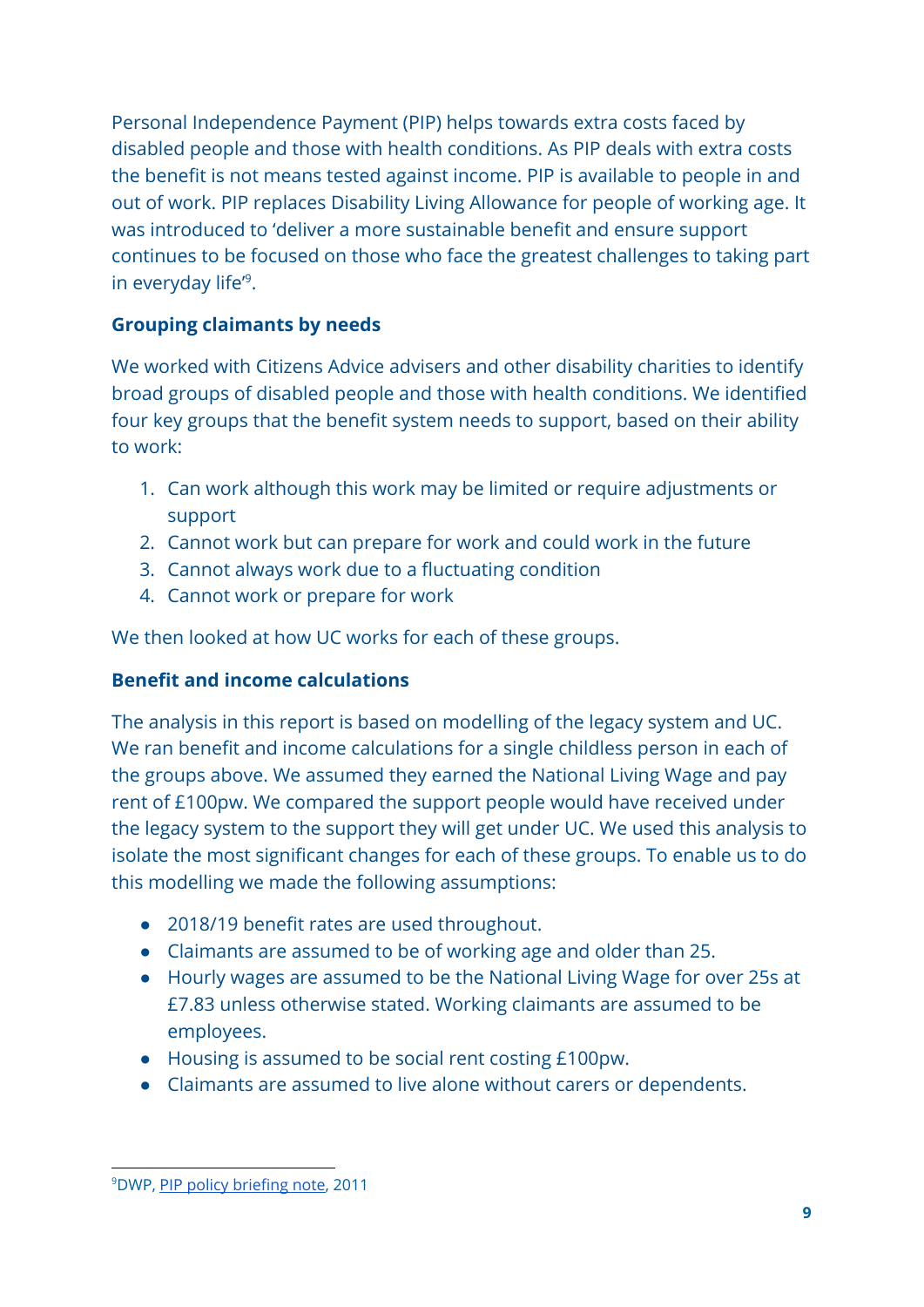This report looks at outcomes if the system is administered and delivered as designed. Although we focus on policy design in this report, we want to stress the importance of delivery too. For the people we help effective delivery is just as important as good policy.

The report compares UC as it works in 2018/19 to legacy benefits as they are in 2018/19. This means it doesn't measure the impact of multiple reforms to the legacy system taken since 2010, and to UC since it was first designed. These changes have already diminished support for disabled people. We do, however, discuss the recent cut to the Limited Capability for Work element, which affects both UC and legacy benefits.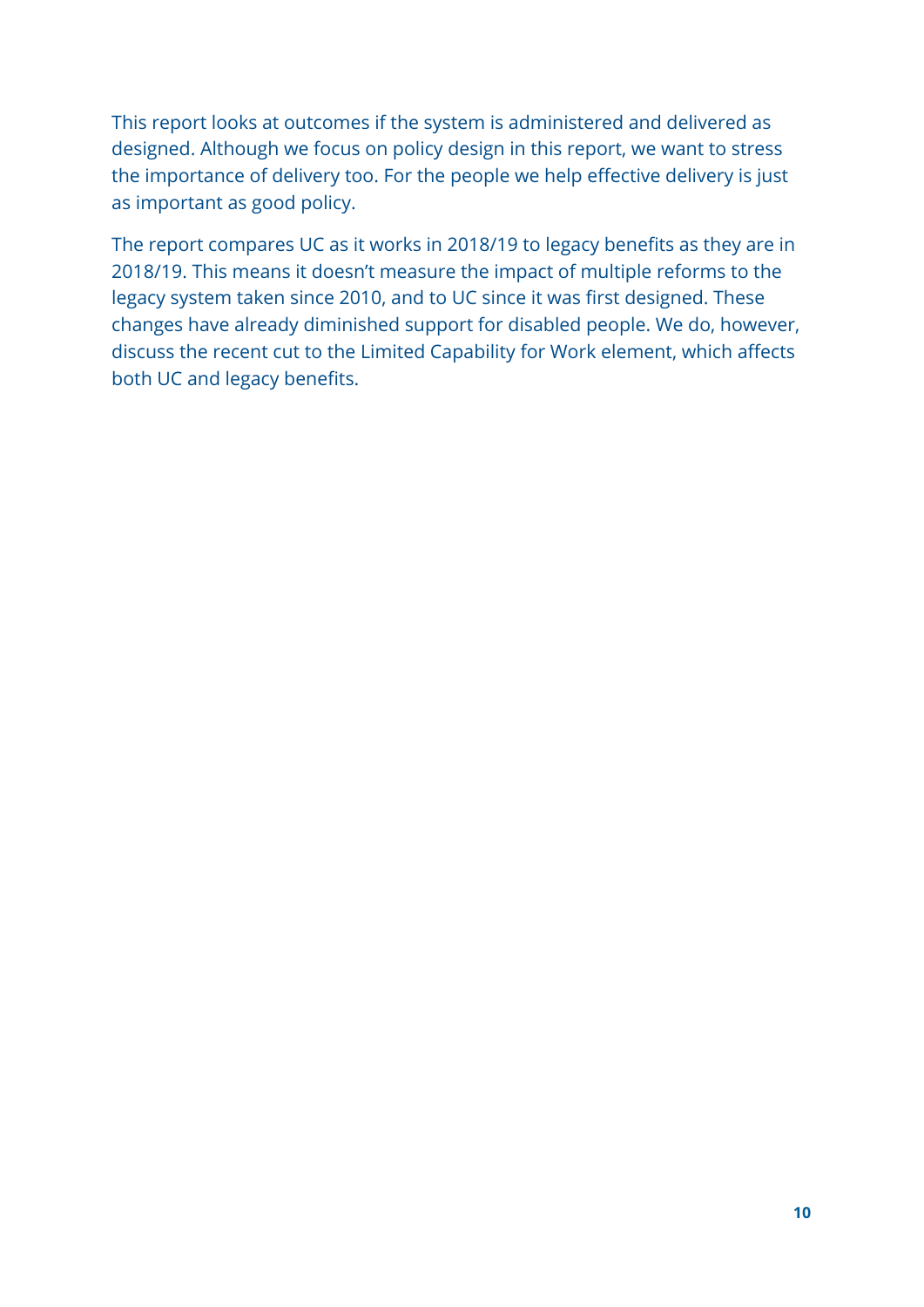# <span id="page-11-0"></span>**1. Disabled workers and those working with health conditions**

Universal Credit is designed to incentivise work for those that can work. The benefit will need to play a key role in helping the government achieve its aim of supporting a million more disabled people into work. To this end, UC removes some of the harshest taper rates and smooths cliff edges that existed for some disabled people in the legacy system. A Work Allowance is also included to boost work incentives and in-work support for workers who are disabled or have a health condition. This allows disabled people to keep more of their earnings when they are working.

However, as it is currently designed, the Work Allowance is not available to all disabled workers and provides less in-work support for disabled people than available under Tax Credits. Our analysis shows that working disabled people without children are likely to struggle to get additional in-work support through the Work Allowance. This can leave them over **£300 a month** worse off on UC compared to somebody getting the Disabled Worker Element that existed in Tax Credits.

The Work Allowance for disabled workers can only be accessed through a Work Capability Assessment (WCA). It is not passported from PIP or other qualifying benefit conditions<sup>10</sup>. The WCA is not designed to assess eligibility for in-work support. It gives awards to people who are unable to work because they are disabled or have a health condition. This creates the situation where a disabled worker needs to be assessed as not fit for work in order to receive the in-work support meant for them.

If they are able to access the Work Allowance, they can still be over **£200 a month** worse off due to reductions in the level of in-work support it provides in comparison to Tax Credits. The Disabled Worker Element in Tax Credits is worth £3,090 per year and goes to disabled people working more than 16 hours per week<sup>11</sup>. In-work support for disabled people is significantly weaker in UC. A Work Allowance of £198 per month can only provide just under £1,500 a year of additional in-work support when a 63p taper is in place. As a result many

<sup>&</sup>lt;sup>10</sup> The disability elements of Tax Credits can be passported from PIP and other qualifying benefit conditions such as prior receipt of ESA or sick pay. HMRC, How to qualify for disability [elements](https://assets.publishing.service.gov.uk/government/uploads/system/uploads/attachment_data/file/738887/TC956_Disability_Helpsheet_Eng_2018.pdf) of Tax [Credits](https://assets.publishing.service.gov.uk/government/uploads/system/uploads/attachment_data/file/738887/TC956_Disability_Helpsheet_Eng_2018.pdf), 2018.

 $\frac{11}{11}$  There is also a Severe Disability Element in Tax Credits worth an additional £1330 per year for those who get the Enhanced Daily Living Component of PIP and work 16 hours or more. Losses are even greater for single disabled people who would have qualified for this.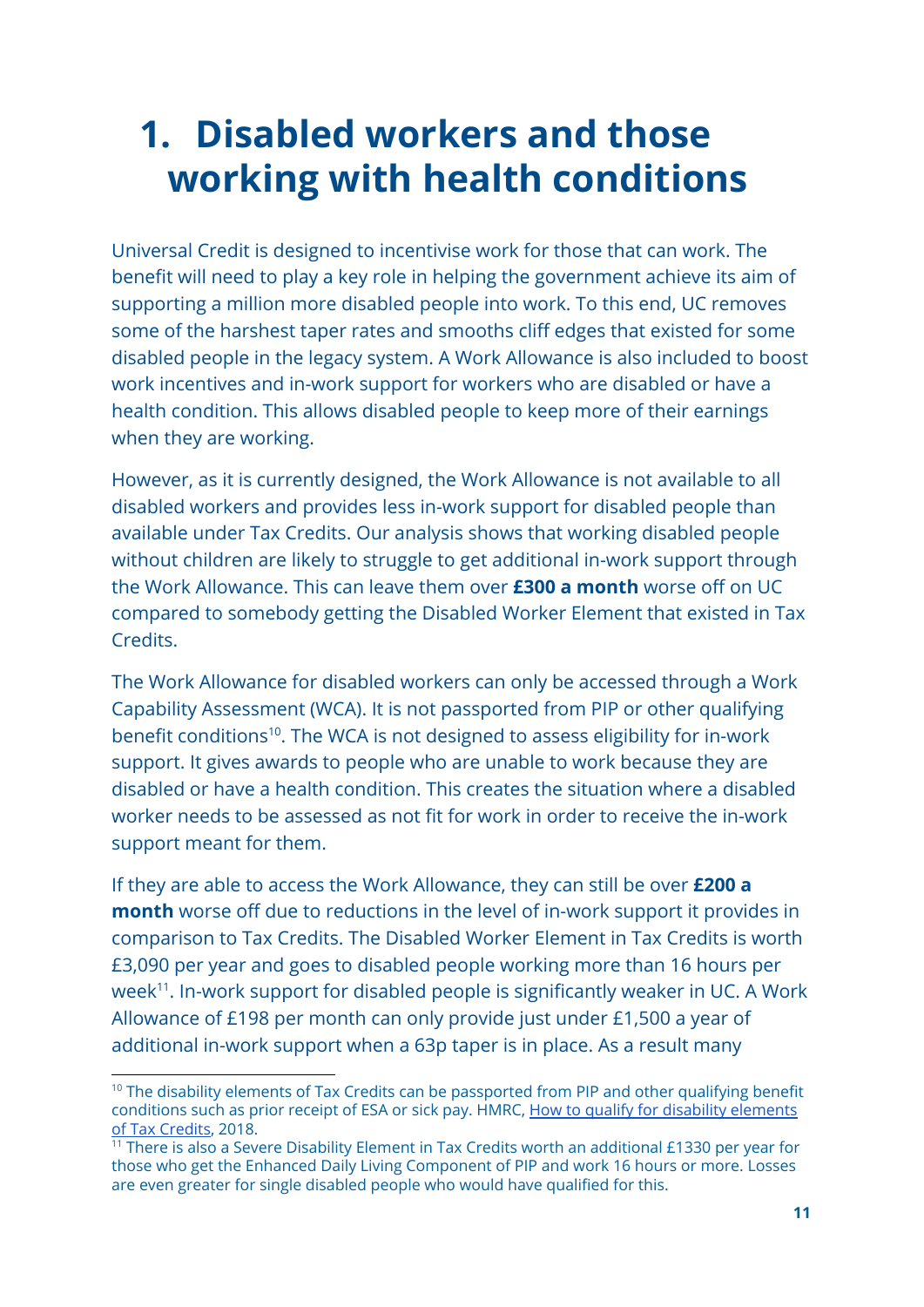working disabled people will not be able to reach the income they would have received in the legacy system. No matter how many hours they work under UC they are likely to be worse off compared to the legacy system.

### **The Work Allowance**

The Work Allowance in UC is currently targeted at those who face greater barriers and costs to working. It is available to those who are are deemed to have limited capability for work because they are disabled or have a health condition. It also goes to those who have children. As UC brings together out-of-work and in-work benefits, this Work Allowance can boost work incentives in two key ways. It provides work incentives for those on low earnings by allowing them to keep more of what they earn. It also gives people a higher level of in-work financial support by pushing up the value of their overall UC award.

The chart below shows how the Work Allowance boosts work incentives and financial support for working people. It shows the weekly income for a single person against how many hours they work.





Those who get UC but no Work Allowance have their UC payments reduced as soon as they start earning. Every pound they earn leads to a 63p reduction in their benefit. In contrast, somebody who gets the Work Allowance keeps all of

<sup>&</sup>lt;sup>12</sup> Single person, paid NLW (£7.83ph), UC inc. rent of £100pw, no LCW or LCWRA, PIP awarded at Standard Daily Living rate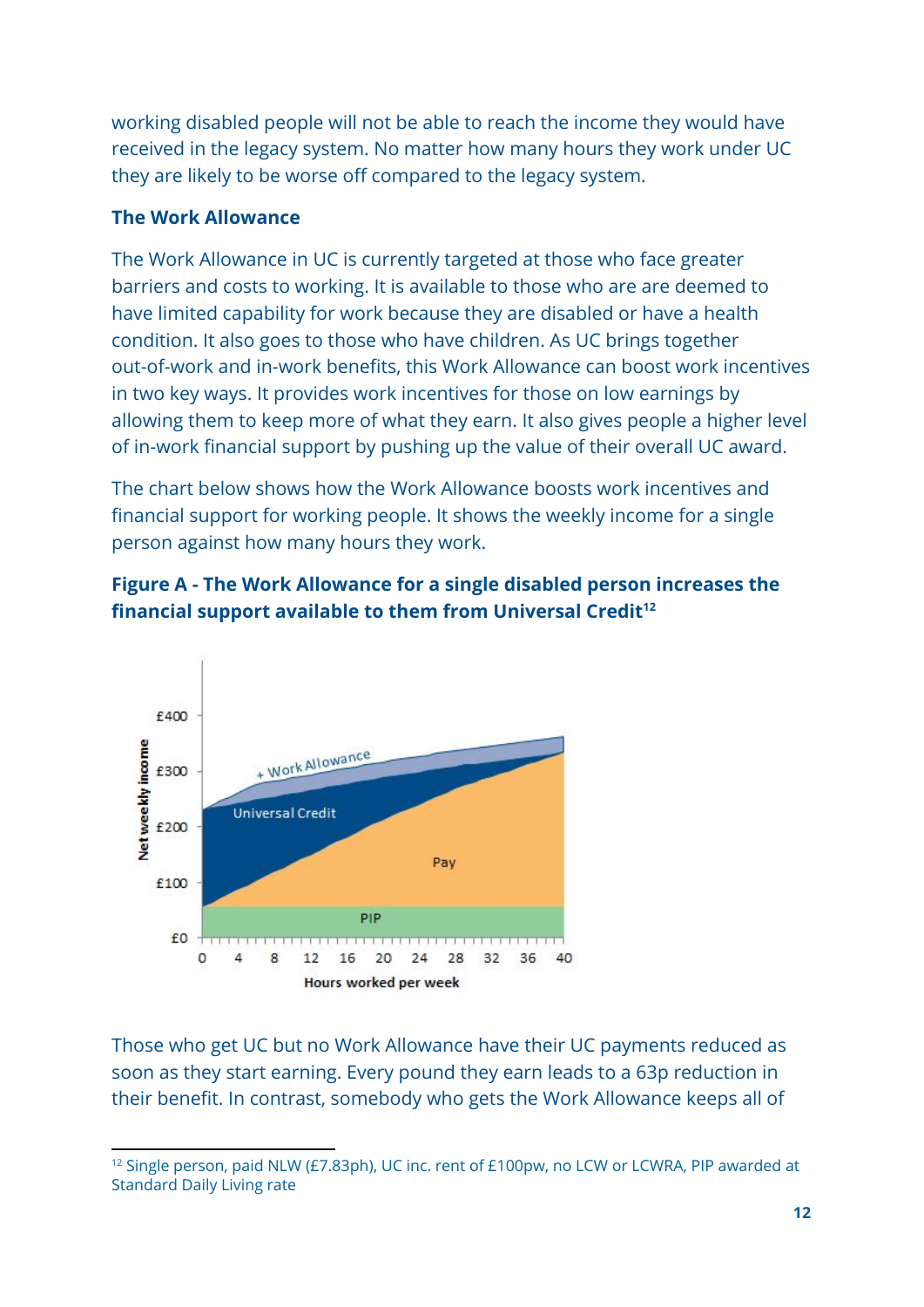their UC until they reach earnings of  $£198$ pcm<sup>13</sup> - equivalent to  $£46$ pw. Beyond that they are subject to the same 63p taper. Disabled people with the Work Allowance see higher returns to entering work and increasing their earnings and they receive more support when in work.

The Work Allowances in UC have been subject to freezes and reductions since they were introduced. For those with housing costs who have limited capability for work, Work Allowances were frozen between April 2014 and April 2018. Cuts announced in the 2015 Summer Budget<sup>14</sup> mean that those without housing costs but with limited capability for work have seen Work Allowances reduced from £647 a month to £409 a month now.

#### **Access to the Work Allowance in Universal Credit**

The Work Allowance is currently not reaching all the working disabled people it could help. At present, it is only awarded to those who are deemed to have limited capability for work. This means access is linked to the Work Capability Assessment only and there is no passport from PIP or other qualifying benefit conditions<sup>15</sup>. Many working disabled people will struggle to access the Work Allowance because they need to take a Work Capability Assessment and despite being in work - be assessed as 'not fit for work'. In reality, being in work makes it unlikely that they will even be referred for a Work Capability Assessment. Those who do not get the Work Allowance can be over **£300 a month** worse off on UC compared to somebody getting the Disabled Worker Element that existed in Tax Credits.

In Tax Credits disabled workers could qualify for additional in-work support if they got PIP or had prior ESA or sick pay claims in place for specified lengths of time. For example, somebody can qualify for a disability element in Tax Credits if they received ESA or Statutory Sick Pay for at least one of the 182 days before they claimed a disability element and entitlement had existed for a period of 28 weeks immediately preceding that day. UC oversimplifies here and means you can only get in-work support for disability if you currently have Limited Capability for Work.

Adding a passport to the Work Allowance from PIP and applying other qualifying benefit conditions would help remedy this problem. PIP can be awarded to people who are in or out of work. In the legacy system it is already used as a

<sup>&</sup>lt;sup>13</sup> This assumes they have housing costs met by Universal Credit.

<sup>&</sup>lt;sup>14</sup> House of Commons Library, *[Universal](https://researchbriefings.parliament.uk/ResearchBriefing/Summary/CBP-7446) Credit changes from April 2016*, 2016

<sup>&</sup>lt;sup>15</sup> The disability elements of Tax Credits can be passported from PIP and other qualifying benefit conditions such as prior receipt of ESA or Statutory Sick Pay. HMRC, How to qualify for [disability](https://assets.publishing.service.gov.uk/government/uploads/system/uploads/attachment_data/file/738887/TC956_Disability_Helpsheet_Eng_2018.pdf) [elements](https://assets.publishing.service.gov.uk/government/uploads/system/uploads/attachment_data/file/738887/TC956_Disability_Helpsheet_Eng_2018.pdf) of Tax Credits, 2018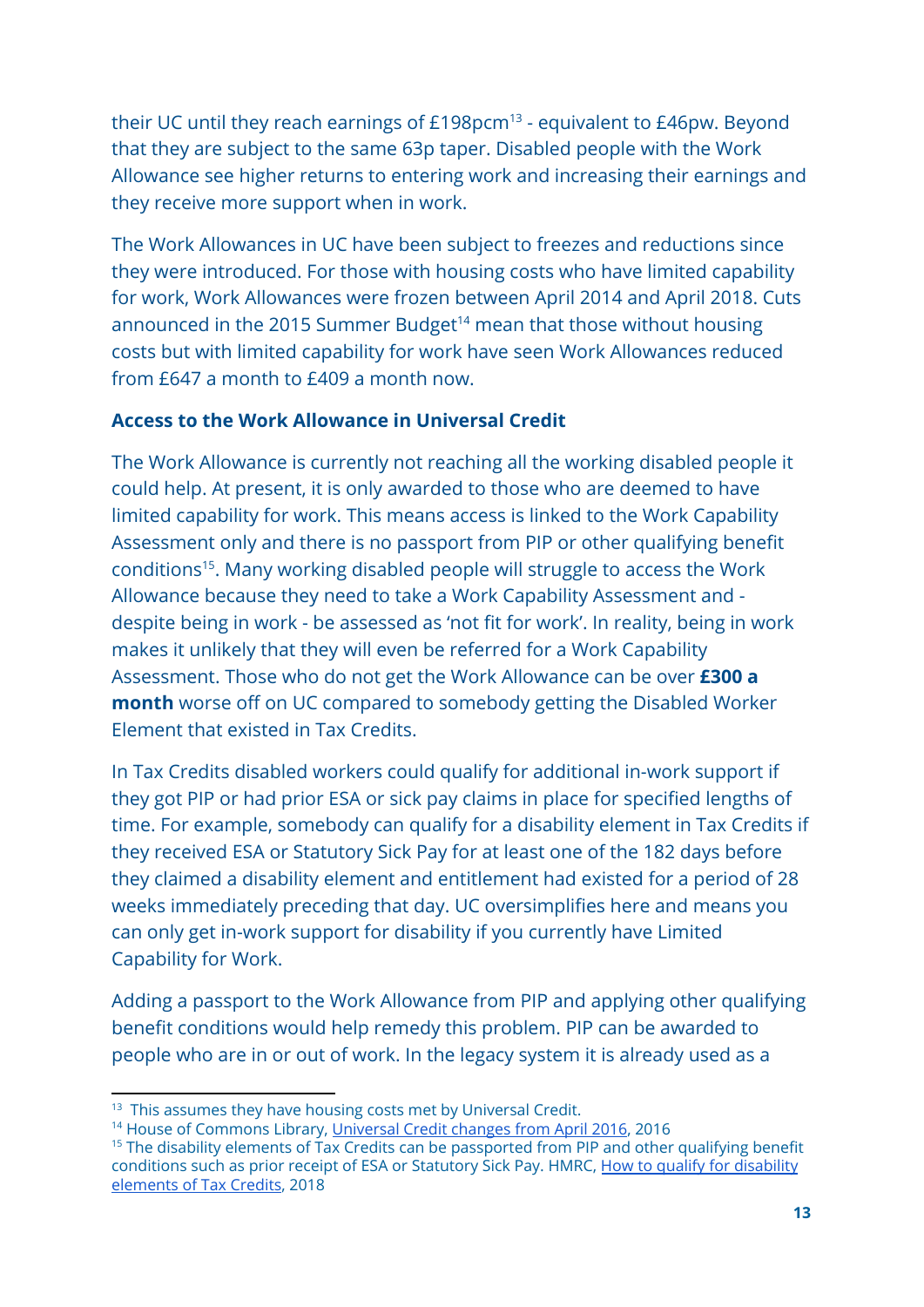passport to the Disabled Worker Element in Tax Credits. People could also be given access to the Work Allowance if they have previously claimed an LCW or LCWRA element in the same way Tax Credits looks at prior ESA claims<sup>16</sup>. This change would help ensure the Work Allowance reaches more of the people it is intended to help. This would help strengthen work incentives in UC for disabled people and contribute to the government's aims of supporting a million more disabled people into work.

#### **Case Study: Struggling to access the Work Allowance**

Sophie works 12 hours a week in a supermarket. She has found that working more hours than this has a negative impact on her mental health condition.

She would be entitled to extra support through a Work Allowance if she could have a Work Capability Assessment and satisfy the descriptors for Limited Capability for Work. She has not been able to get a referral to a Work Capability Assessment as she has been working. Her Work Coach has advised her she does not need to provide any fit notes. She is trying hard to work these 12 hours but in doing so she is reducing her chances of getting extra support to reflect her condition.

<sup>&</sup>lt;sup>16</sup> HMRC, How to qualify for disability [elements](https://assets.publishing.service.gov.uk/government/uploads/system/uploads/attachment_data/file/738887/TC956_Disability_Helpsheet_Eng_2018.pdf) of Tax Credits, 2018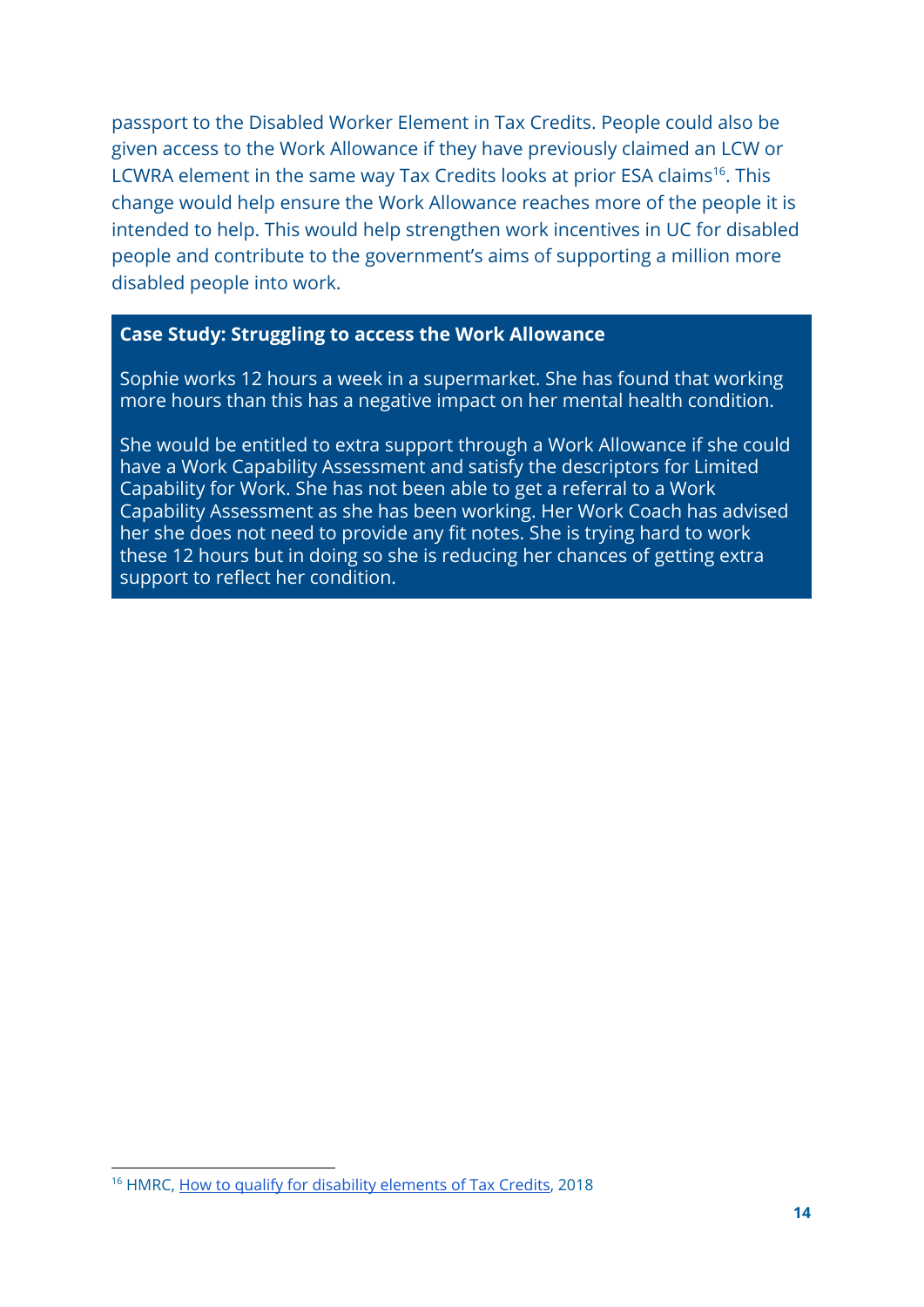

#### **Figure B: Disabled workers are over £200 a month worse off**

Disabled workers get less in-work support from UC than they would have been entitled to under Tax Credits in the legacy system. Figure B compares the income for a single disabled worker in the legacy and new systems. It assumes they earn the National Living Wage (NLW) of £7.83ph and have housing costs of £100 a week. In legacy benefits they qualify for a Severe Disability Premium. We show their weekly net income against how many hours they work per week.

Assuming they get the Work Allowance, our modelling shows that a single disabled worker on UC will be £64 a week worse off if they work 16 hours at NLW, and £52 a week worse off if they work 30 hours. These are reductions in net income of more than **£200 a month** compared to legacy benefits.

Looking more closely at the legacy system, we can see that a disabled worker is entitled to claim Tax Credits if they work more than 16 hours a week. This gateway is lowered from the usual 30 hours for those who are not disabled and don't have children. Within their Tax Credits they are entitled to a **Disabled Worker Element** worth £59pw or £3090pa. 121,000 families got the Disabled Worker Element in 2016/17<sup>17</sup>.

Tax Credits use this lowered hours

\*The Work Allowance is not available to somebody with no Limited Capability to Work

<sup>&</sup>lt;sup>17</sup> HM Revenue and Customs, Child and Working Tax Credit [Statistics,](https://www.gov.uk/government/statistics/child-and-working-tax-credits-statistics-finalised-annual-awards-2016-to-2017) June 2018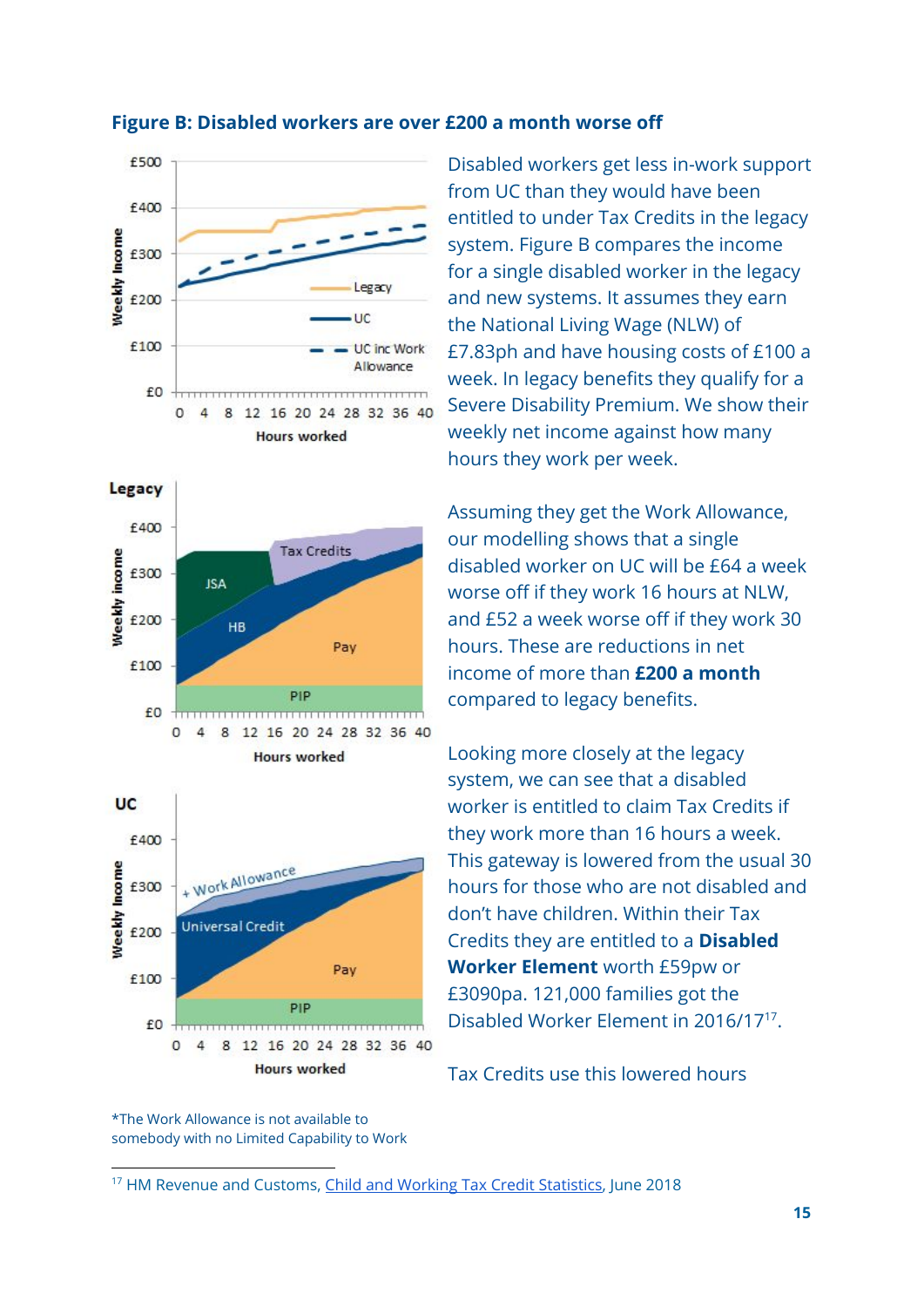threshold and the DWE to ensure disabled people have strengthened work incentives and are supported financially if they are in work. They recognise that disabled people are likely to work fewer hours overall and face barriers related to the types of work they can do.

Looking now at UC, the Disabled Worker Element is not replicated directly but the Work Allowance is used for some of the same purposes. It is targeted at disabled people and aims to boost work incentives. However, many working people will struggle to access the Work Allowance as they do not satisfy the descriptors for Limited Capability for Work. The Work Allowance also provides a much lower level of support than the Disabled Worker Element in Tax Credits. No matter how much some single disabled people without children work on UC they will not be able to achieve the net income they got from the legacy system.

# **Conclusions**

The support provided for disabled workers through Tax Credits recognised the additional costs of working if you are disabled or have a health condition. It also recognised that some people may not be able to increase their hours of work. While this recognition continues through the Work Allowance in UC, the support it provides is harder to access and reduced in scale. As a result many working disabled people will be around £200 a month worse off.

A targeted method of improving in-work support for disabled workers in UC would be to increase the Work Allowance and make sure it is passported from PIP.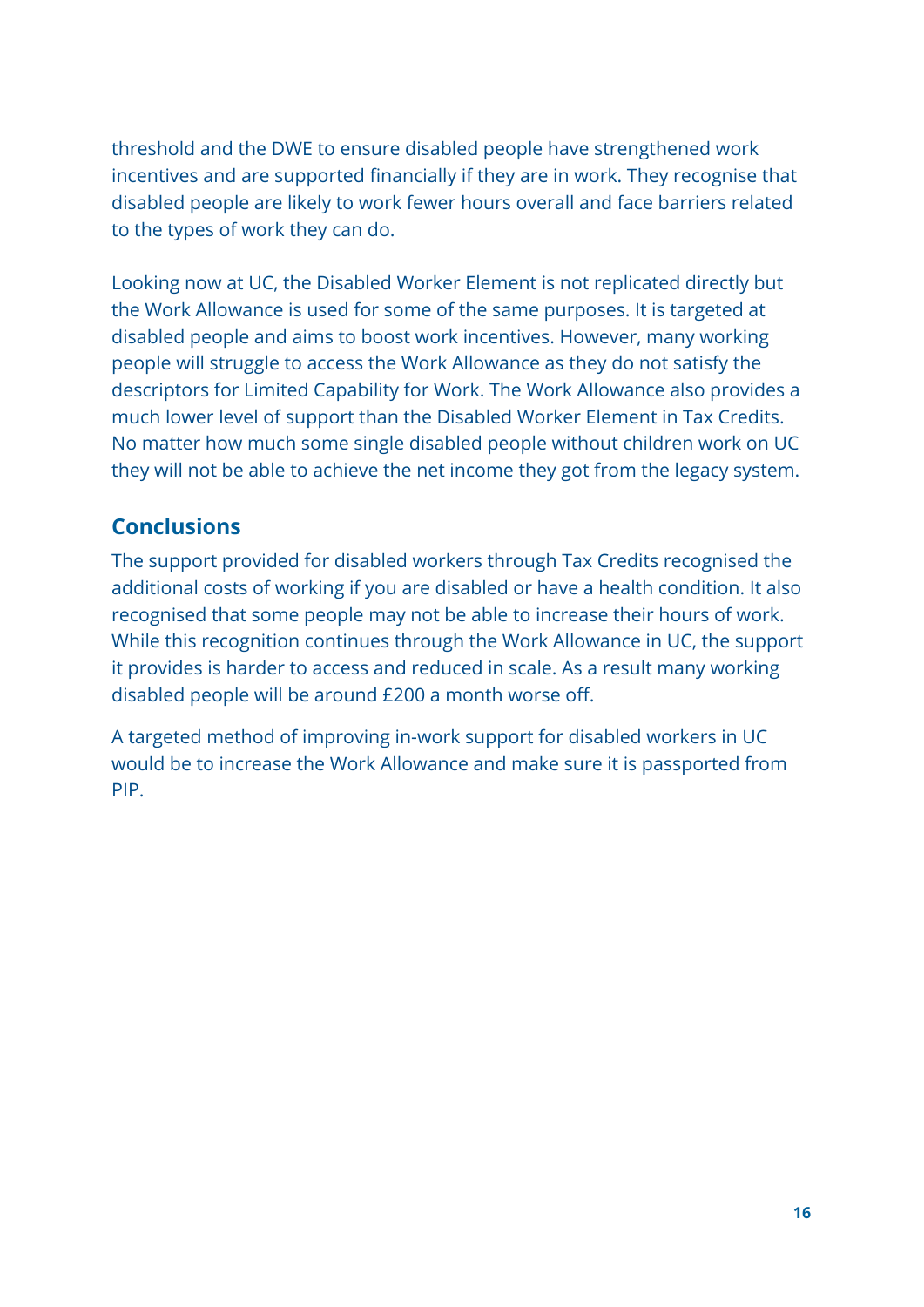# <span id="page-17-0"></span>**2. People who may be able to work if condition improves**

Some people are not working at the moment but may be able to work if their condition improves. People in these circumstances need a secure income to cover basic costs so they can focus on their wellbeing and making progress towards work. They also need to be supported by strong work incentives so that they are better off if they do try some work. Some will need to build their confidence after being out of work for a long time. It is critical that this group is supported if the government is to achieve its goal of getting one million more disabled people in work by 2027.

Universal Credit smooths the transition into full-time work for this group so there are no cliff edges, as there can be when people leave out-of-work benefits in the legacy system. However, financial support is reduced in two key ways for disabled people preparing for work.

Firstly, work incentives are weaker if you are doing small amounts of work. In ESA, Permitted Work allows people to earn up to £125.50 a week without any reductions in the benefit. In UC, the Work Allowance acts in a similar way but only disregards the equivalent of around £46 of earnings per week. This weakening of work incentives contrasts with the government's intentions laid out in its UC guidance<sup>18</sup>: "Universal Credit has been designed to encourage people who are not working, and especially those with health conditions or disabilities, to take their first steps into employment by increasing the incentives to do even just a few hours of work."

Secondly, out-of-work financial support is being reduced for this group. This is because the Limited Capability for Work (LCW) element and disability premiums are not available to new UC claimants. The LCW element provided financial support worth  $£29.05$ pw in UC and in Employment Support Allowance (ESA)<sup>19</sup>. It supported those with limited capability for work as they are likely to be out of work for longer periods. It has now been removed for new claimants to both benefits. Disability premiums provided additional support beyond this depending on circumstances.

<sup>&</sup>lt;sup>18</sup> DWP, [Guidance:](https://www.gov.uk/government/publications/universal-credit-if-you-have-a-disability-or-health-condition-quick-guide/universal-credit-if-you-have-a-disability-or-health-condition) Universal Credit if you have a health condition or disability, 29 November 2017

<sup>&</sup>lt;sup>19</sup> In ESA it was known as the Work Related Activity Group (WRAG) component.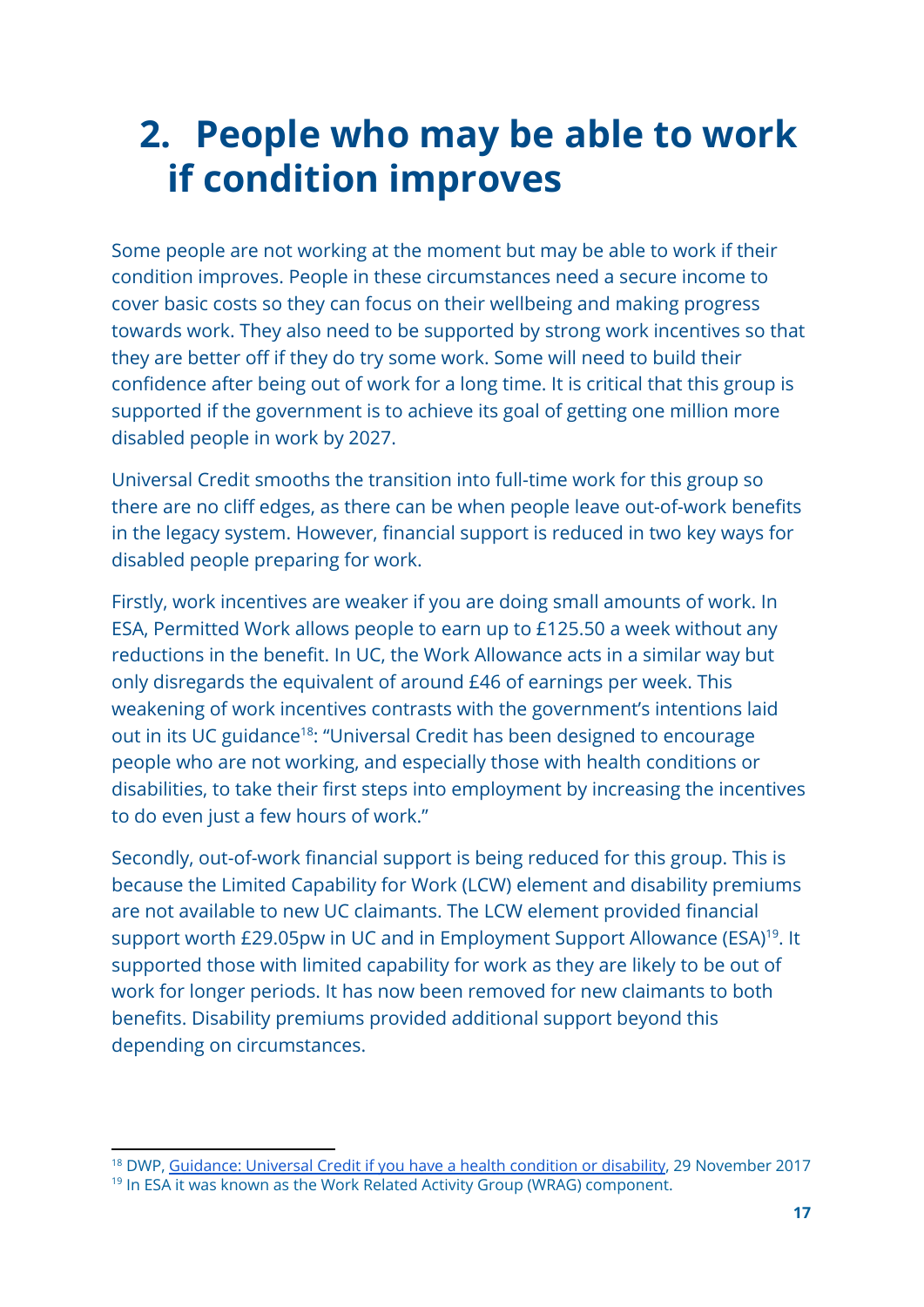# **Progressing into work**

Some people who are currently unable to work may be able to progress into work in the future. The government wants to support people to do this in order to achieve its goals on the disability employment gap.

One of the significant flaws in the legacy benefit system was that disabled people could end up worse off if they moved beyond 16 hours of work. At this point people lose entitlement to out-of-work benefits and could face a significant cliff edge.

Universal Credit makes improvements here. It removes the transition between benefits and has a single taper which removes cliff edges. Figure C gives an example of a situation in which somebody in the Legacy system receiving ESA would be worse off if they moved beyond 16 hours of work. The journey through increased hours of work is a smoother one in UC.





<sup>&</sup>lt;sup>20</sup> Weekly income includes: pay at £7.83ph, PIP standard daily living at £57.30pw, Housing costs of £100pw, Assessed as LCW/WRAG but with £0 element, Receives Work Allowance in UC. Does not get Enhanced Disability Premium or Severe Disability Premium in legacy benefits.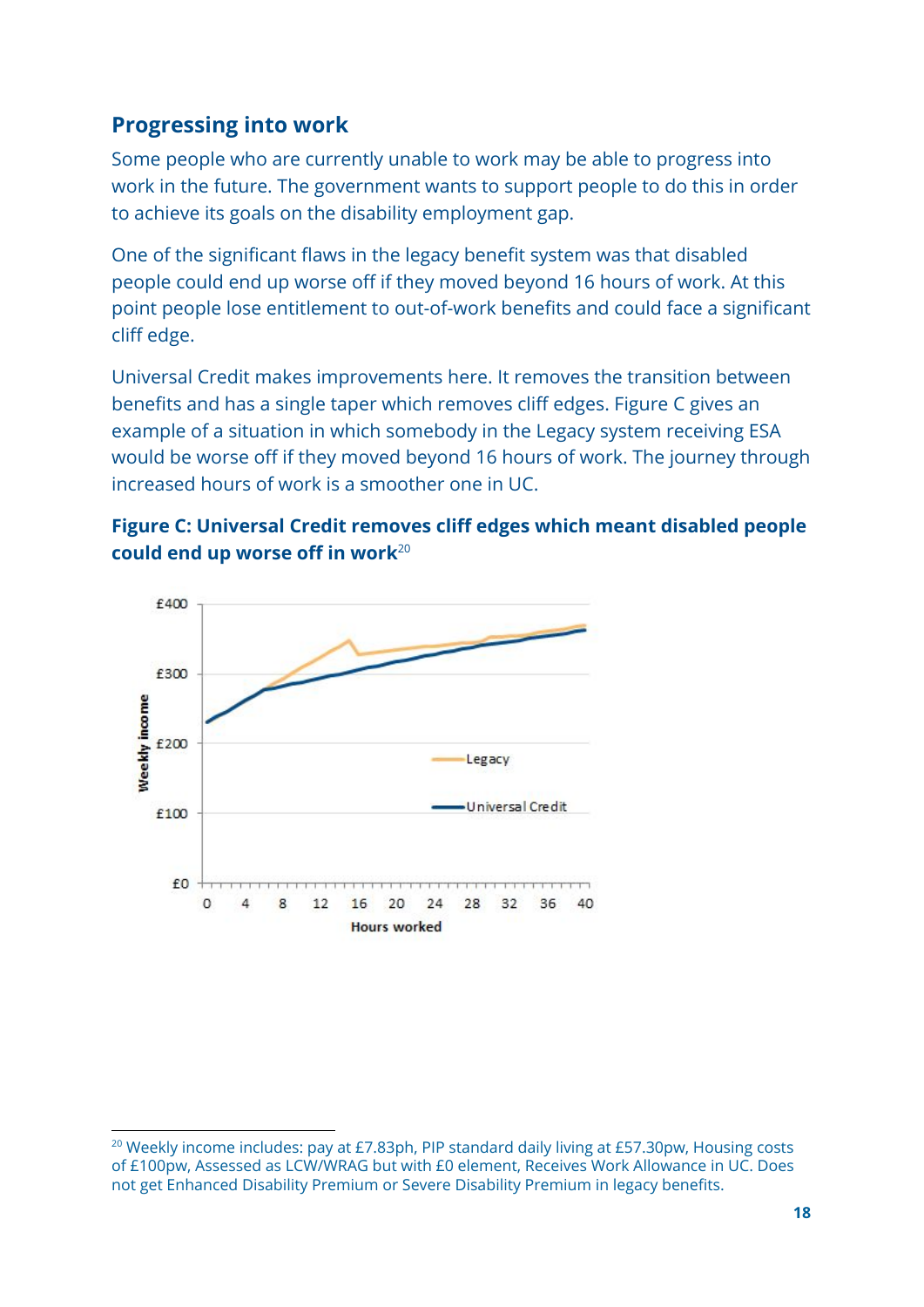# **Incentivising small amounts of work**

Universal Credit aims to improve work incentives, particularly for those taking their first steps into work. People in this situation may only be able to trial some part-time work at first. In the example above, however, a disabled person who can do up to 16 hours a week of work has weaker work incentives in UC. This is because Permitted Work rules in ESA disregard more income than the Work Allowance in UC.

ESA has Permitted Work rules which allow disabled people to work up to **16 hours a week** and earn up to £125.50pw without facing any reductions in the benefit or any of the disability premiums attached to it. These rules provide reassurance that people can attempt small amounts of work and keep the full value of their earnings.

Like Permitted Work, Work Allowances in UC disregard some earnings in order to incentivise work. For disabled people with housing costs the Work Allowance is £198 a month, equivalent to **just 6 hours a week** for somebody earning NLW. Somebody trialling 10 hours a week of work would be over £100 a month worse off as a result of this.

In Figure C, we can see that work is more strongly incentivised beyond 6 hours for those with LCW who are claiming legacy benefits. This means that UC weakens work incentives for disabled people preparing for work and looking to try some part-time work.

#### **Case Study: Loss of Permitted Work**

Richard has paranoid schizophrenia and finds that working a low number of hours each week is good for him. He has been doing some Permitted Work as part of an ESA claim but would struggle to work more than he currently does.

He has recently moved house and needs to claim UC to help him with his housing costs. When he is on UC he will receive less support because the Work Allowance provides less support than Permitted Work rules. He is worried that a drop in income will cause him hardship and make it difficult for him to see his children.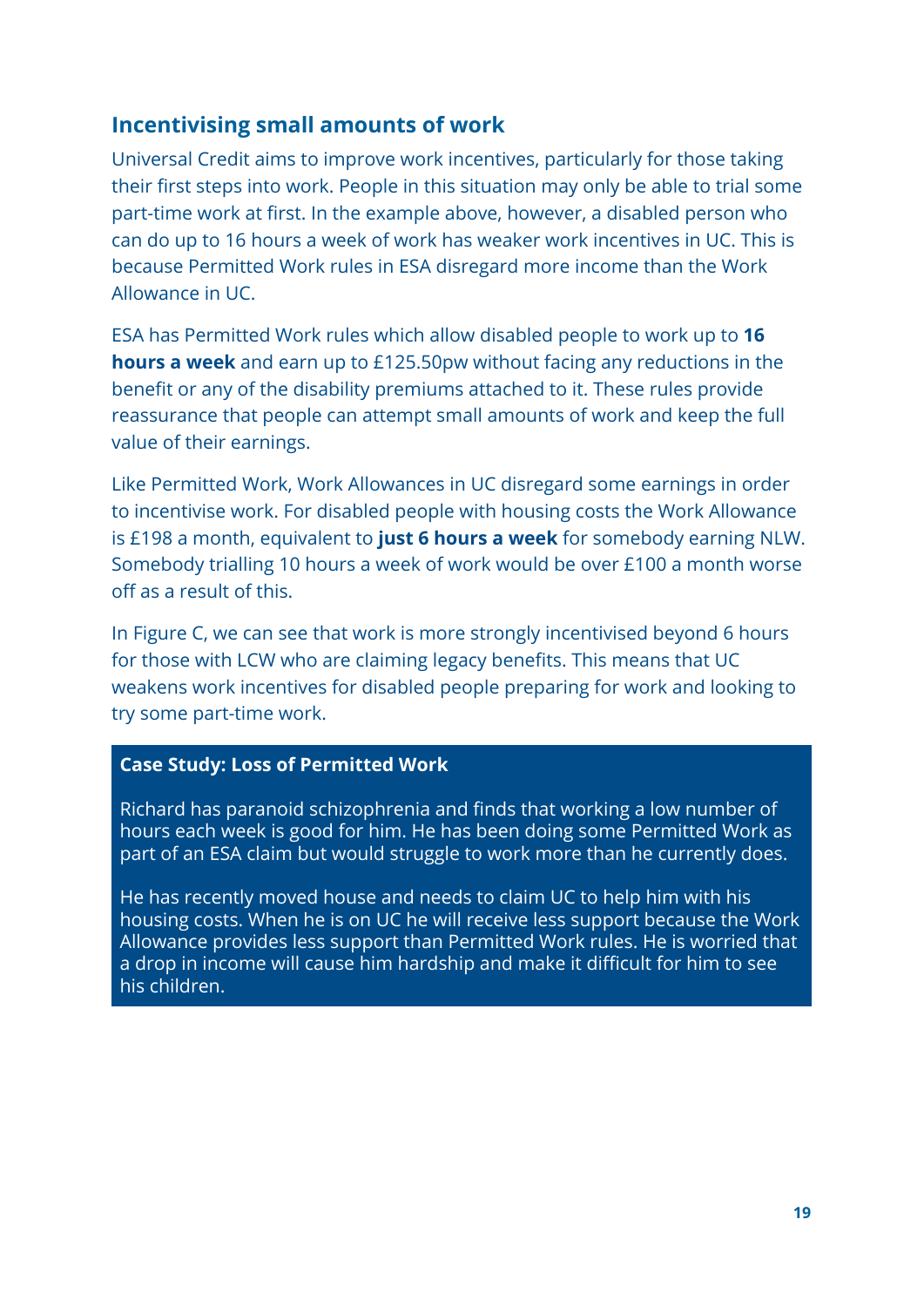#### **Figure D: Work incentives are weakened for those with Limited Capability for Work who may want to trial small amounts of part-time work**



12 16 20 24 28 32 36 40

**Hours worked** 

£0

 $\overline{0}$ 

8

These charts compare weekly net income in the legacy system and in the new system for somebody with Limited Capability for Work (LCW). UC makes improvements to the journey progressing beyond 16 hours of work. The design of the benefit means a cliff edge is removed at the transition between ESA and Tax Credits. This ensures, unlike the legacy system, that every additional hour of work leads to an increase in income.

However, work incentives are weakened significantly for those with Limited Capability for Work who are able to trial small amounts of part-time work. In the legacy system, as this person's hours are increased to 16 per week, their ESA and Housing Benefit awards are kept at the same level. This means their net income increases at the same rate as their pay - an effective tax rate of 0% while they trial some work. This strongly incentivises work for those furthest from the labour market. They can keep every pound that they earn up to 16 hours or £125.50pw.

The same person receiving UC keeps every pound they earn up to the equivalent of only £46pw. This means somebody on NLW only has their income for their first 6 hours a week of work disregarded. Beyond this, they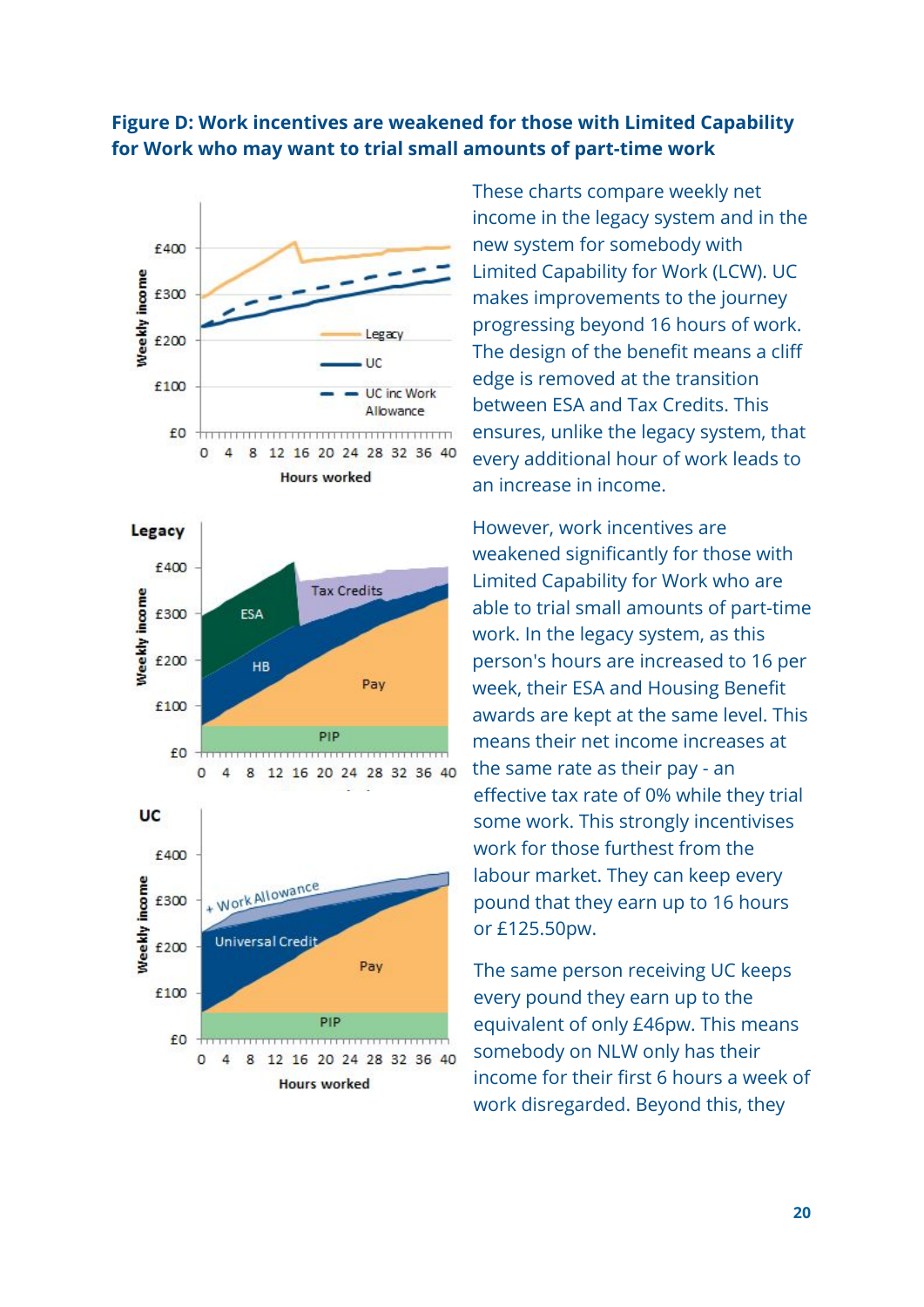experience a 63% marginal effective tax rate as their UC is tapered away. This leaves them worse off than a disabled person trying out up to 16 hours of work under the legacy system.

# **Out-of-work financial support**

#### **Limited Capability for Work element / Work-related activity component**

People who claim ESA are assessed to determine whether they have limited capability for work and whether they are able to prepare for work. If they can do some preparation for work they are assigned to the Work-Related Activity Group (WRAG). Until April 2017, claimants in this group used to receive a WRAG component worth £29.05pw in ESA. Similarly, if they claimed UC they would have got the Limited Capability for Work (LCW) element, also worth £29.05pw. Since April 2017, new claimants are no longer entitled to these elements. This reduces the level of financial support for this group to the same level as a non-disabled jobseeker.

The removal of the LCW element is designed to "remove the financial incentives that could otherwise discourage claimants from taking steps back to work."<sup>21</sup> However, it means substantially reduced financial support for disabled people who are looking to make a return to work in the future. If people are struggling to meet their costs it will make it more difficult for them to focus on preparing for work. The LCW element / WRAG component recognised that people with limited capability for work will typically be out of work for longer than a non-disabled jobseeker. 88% of ESA-WRAG claimants<sup>22</sup> have been on the benefit for more than a year, compared to 40% of JSA claimants.<sup>23</sup> This group with Limited Capability for Work are now at risk of facing extended periods of time on very low incomes.

These changes have been accompanied by investment in a Personal Support Package which provides additional practical support for claimants with limited capability for work.<sup>24</sup> This is currently being rolled out and is subject to testing and evaluation. The removal of the LCW element / WRAG component and introduction of the Personal Support Package should be evaluated robustly and reviewed against their intended aims for work outcomes and whether people are provided with enough income to live on.

<sup>&</sup>lt;sup>21</sup> House of Commons Library, Abolition of ESA [Work-Related](http://researchbriefings.files.parliament.uk/documents/CBP-7649/CBP-7649.pdf) Activity Component, March 2017

<sup>22</sup> DWP, Stat-Xplore, Q1 2018

<sup>23</sup> DWP, NOMIS, August 2018

<sup>&</sup>lt;sup>24</sup> Minister for Employment, Written [Answer,](https://www.parliament.uk/written-questions-answers-statements/written-question/commons/2016-02-24/28281) February 2016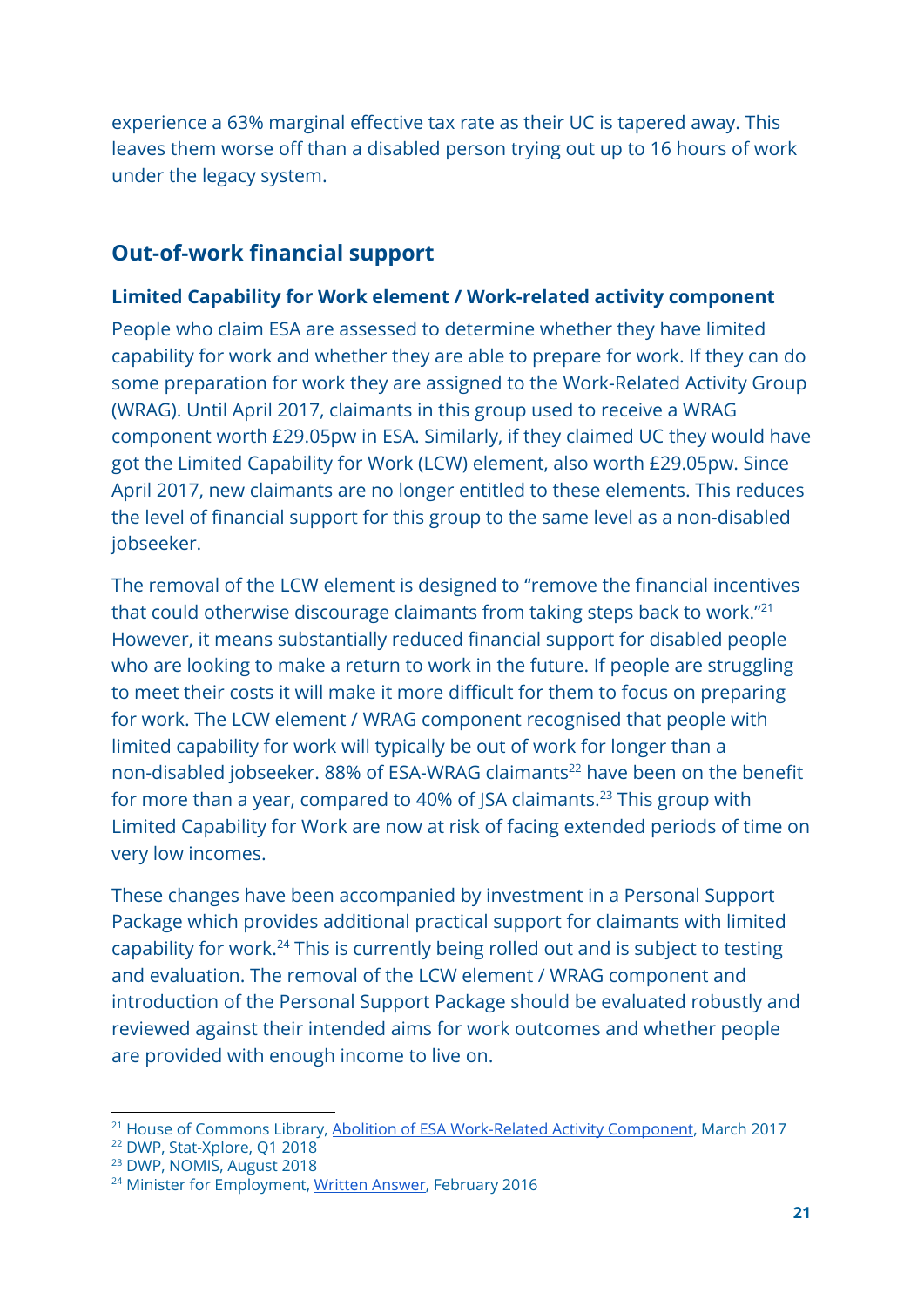#### **Disability premiums**

Support is reduced further for those who would be entitled to Disability Premiums in legacy benefits. Disability Premiums can be awarded on top of Jobseeker's Allowance, Income Support or Employment Support Allowance when people meet certain eligibility requirements. They are also used to increase Housing Benefit awards. UC, however, does not replicate this provision. This means in some cases people will be substantially worse off than they would have been in the legacy system.

The government has recognised that this can result in significant losses for some disabled people moving onto UC and has announced protections for some of those affected. However, while these welcome measures will protect those moving over from legacy benefits, it will not protect people making a new UC claim. We discuss disability premiums in more depth in Chapter 4, looking in particular at the Severe Disability Premium.

The illustration below shows how the combination of loss of the LCW/WRAG element and Disability Premiums has more than halved the amount of financial support available for some new claimants.

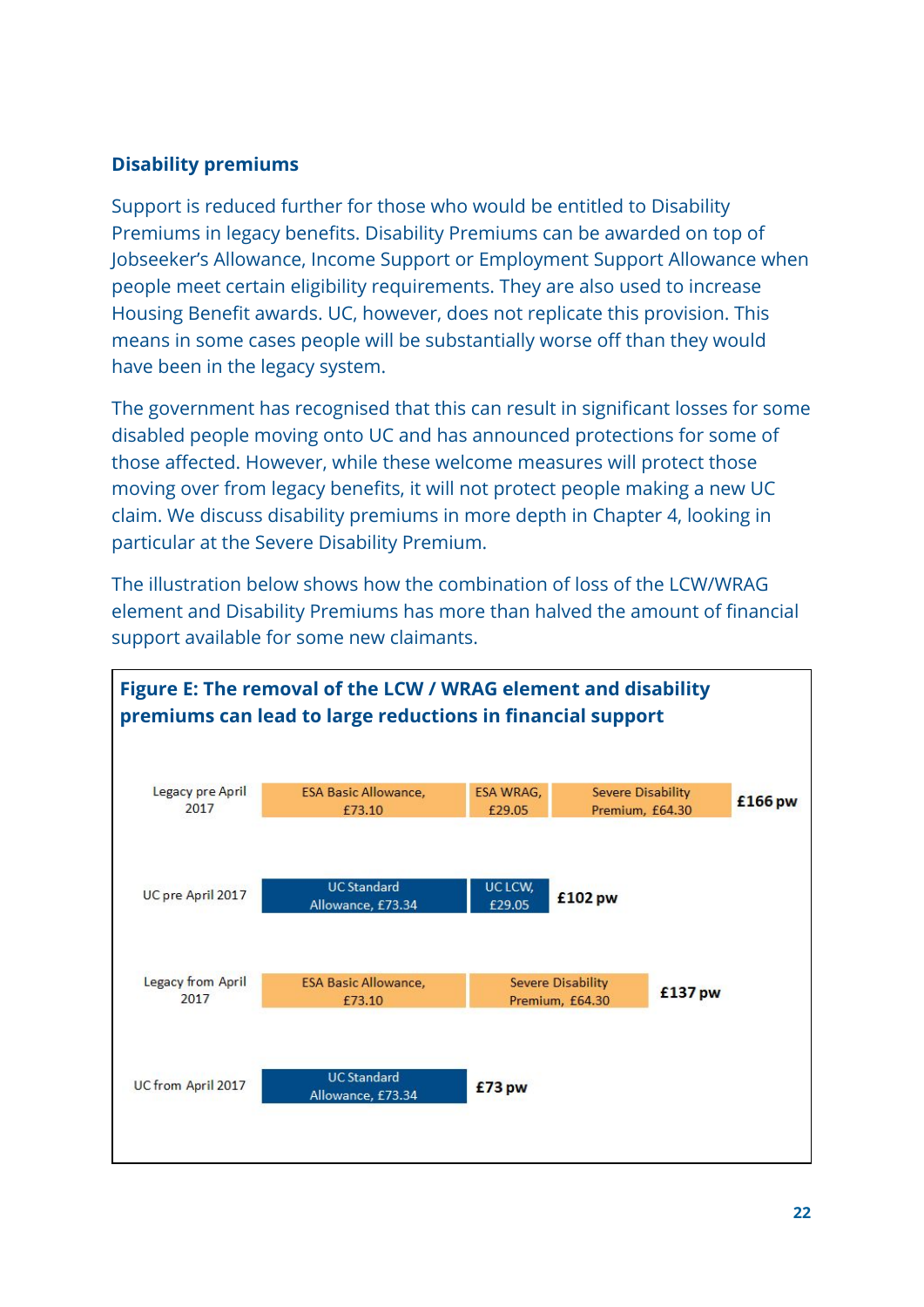Figure E shows how a basic benefit award has changed for a single claimant who lives alone and is in the Limited Capability for Work (LCW) group. The WRAG / LCW element was removed from both ESA and UC in April 2017. The Severe Disability Premium (SDP) has been removed in the move from ESA to UC. People would be eligible for the SDP if they are in receipt of PIP and live alone without an adult carer. For ease, PIP, Housing Benefit and UC housing costs are not shown.

In the pre April 2017 legacy system they would be eligible for £166 per week of support. If they now claim Universal Credit they get £73 per week. Removal of the WRAG/LCW component and disability premiums means a single claimant who lives alone and can prepare for work will be **£93 per week** worse off on UC than on pre-2017 legacy benefits. This substantially reduces the out-of-work financial support available to them. It can also create additional barriers to work if people struggle to afford the care they need and additional costs they face as a disabled person living alone.

# **Conclusions**

Supporting those who have Limited Capability for Work (LCW) is critical if the government is to reduce the disability employment gap. UC aims to improve work incentives and smooth the journey into work for this group. It does this by removing the cliff edge and the transition between different benefits for those moving beyond 16 hours of work.

Although this is a welcome improvement, UC also reduces support for this group in two key ways. Changes to Permitted Work reduce work incentives for those who are only able to work up to 16 hours. The removal of the LCW/WRAG element and of Disability Premiums substantially reduces the amount of financial support people can get while they are unable to work. Government needs to reassess these reductions to ensure people have enough income to live on and to fulfill the aim of increasing work incentives.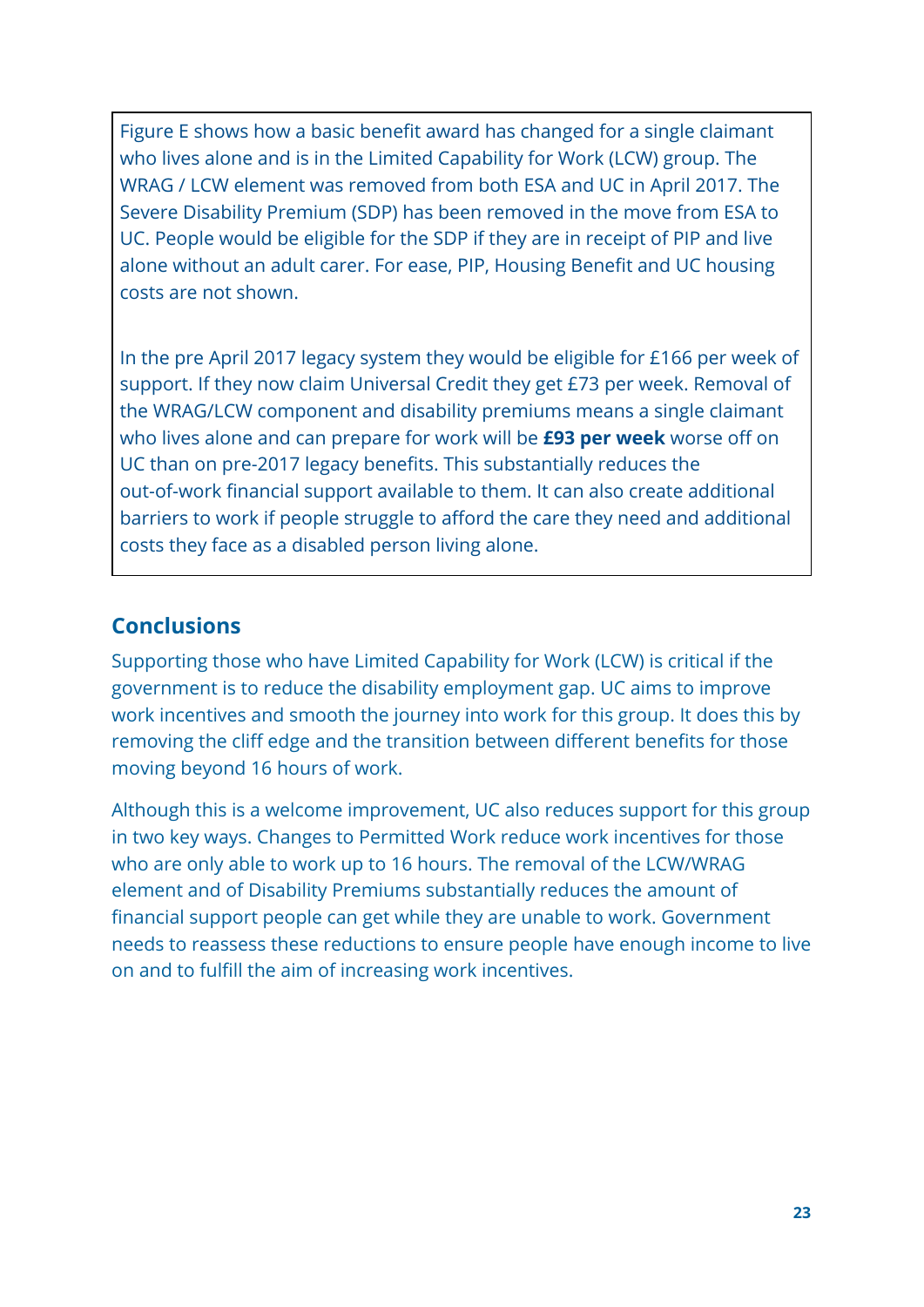# <span id="page-24-0"></span>**3. Moving in and out of work**

The benefit system needs to be able to support people with fluctuating conditions - particularly when they have to temporarily reduce the amount of work they are doing. If somebody has to stop working for a period, the benefit system should be able to step in and support them as they return to work. The legacy system and UC take different approaches to supporting people who need to decrease and increase their hours because of fluctuating impairments or health conditions.

If somebody has a period of ill health it can often be useful to take a phased approach to returning to work. This can often be a good way of easing back into work when people are recovering from treatment or poor periods of health. Somebody may begin, for example, on 8 hours a week before increasing their hours in stages as they become able to do more work. In order to help people stay in work, the benefit system should support this. It needs to ensure people have strong work incentives and that they have adequate financial support in place when their income from work is reduced.

Although the legacy system provides greater financial support for those only able to work fewer hours, it also requires people to move between several different means-tested benefits as the amount of work they can do changes. UC makes sure people with fluctuating conditions don't have to change benefits and that they do not face any cliff edges as they increase their hours. We demonstrate some of this in the example below looking at the support available to a single average earner (£15 per hour). All other assumptions are kept the same as the rest of the analysis in the report.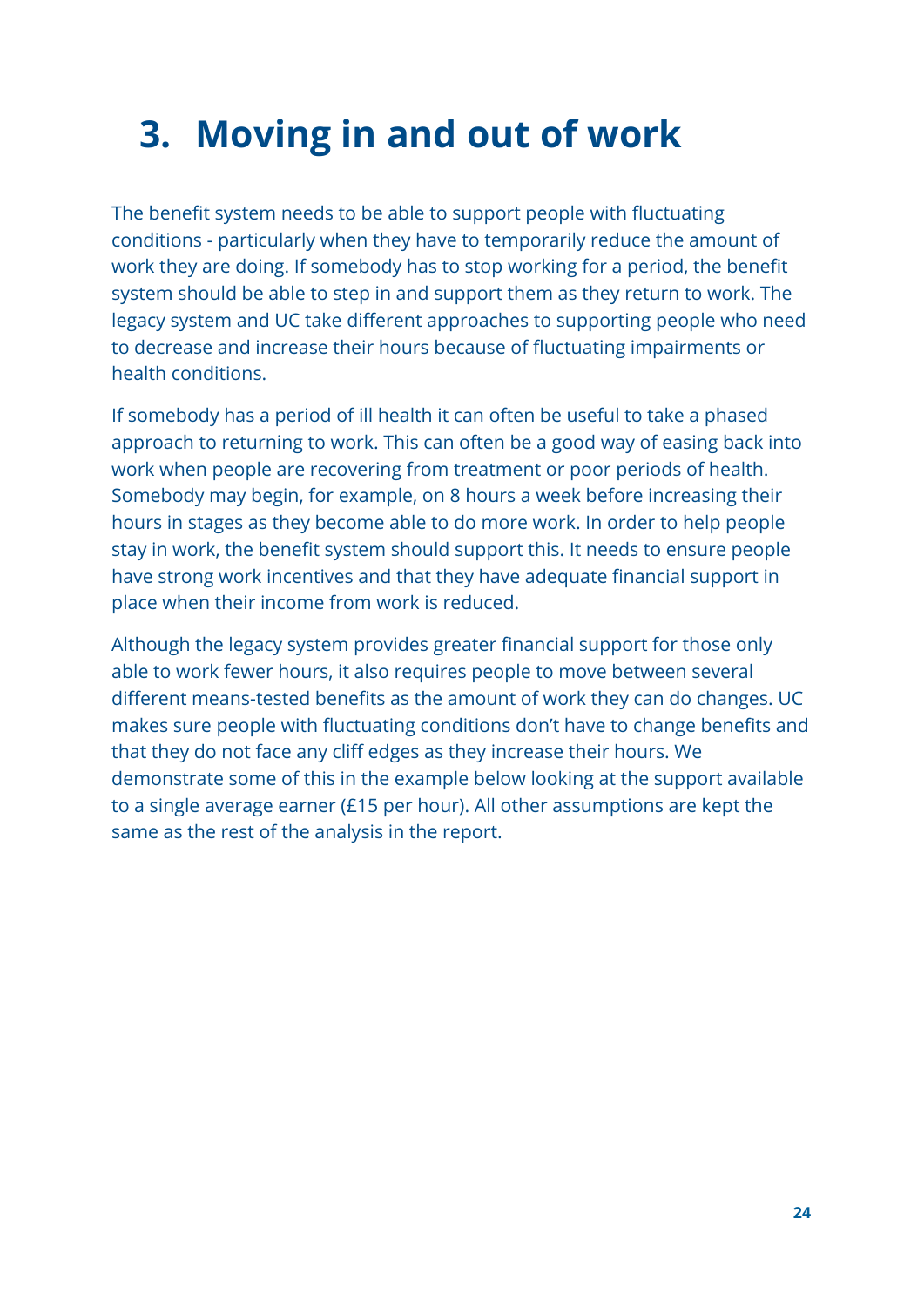#### **Figure F: Universal Credit smooths the journey in and out of work but weakens support for those who can only do smaller amounts of work**







For these calculations we assume a wage of £15 per hour approximately in line with average earnings in the UK. All other assumptions are kept the same as in the rest of the analysis. In the legacy system and in UC, this single average earner gets all of their income from their wages and from PIP if they are working 30 hours a week or more. If they have to reduce their hours they become eligible for means tested benefits.

These charts demonstrate how UC prevents cliff edges and removes transitions between several benefits. However, the legacy system provides stronger absolute levels of financial support when somebody is only able to work a lower number of hours.

The higher amounts of financial support in the legacy system are driven by Permitted Work for those earning below £125.50 a week, and by the Disabled Worker Element for those working 16 or more hours a week.

In this example, somebody working 8 hours a week as part of a phased return to work would have a net income of over £400 a week on legacy benefits which include ESA with Permitted Work. UC would give them just over £300 a week even with the Work Allowance. If they move to 16 hours a week and claim Tax Credits, they are £46 per week better off in the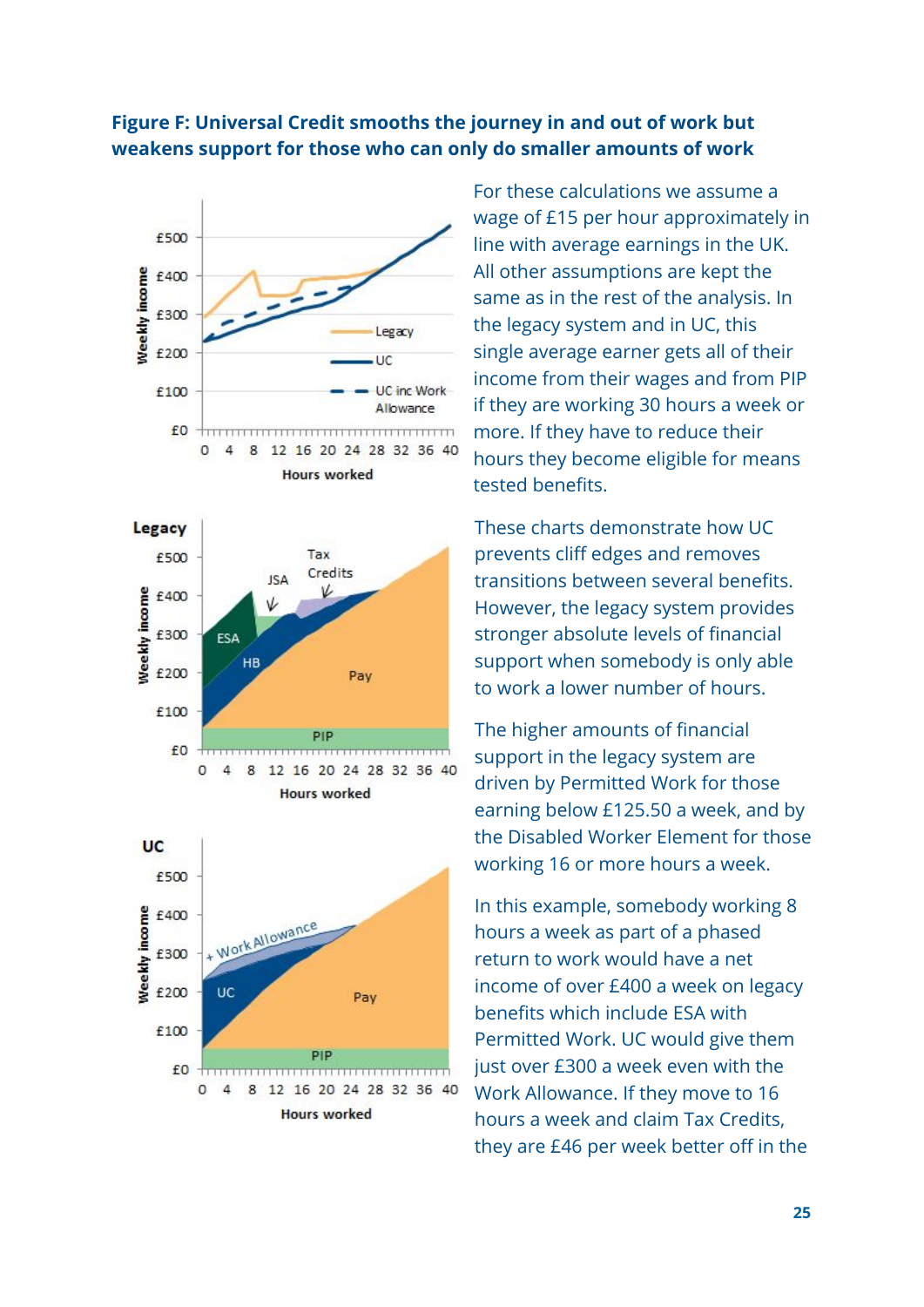legacy system. This is because the Disabled Worker Element provides more support than the Work Allowance.

However, the legacy system has a significant cliff edge when income from work exceeds the Permitted Work threshold. The ESA claim comes to an end and they need to either claim Jobseeker's Allowance or push up to 16 hours to get access to Tax Credits. The legacy system disincentives people from progressing above the Permitted Work limits. These problems are resolved in UC which removes the cliff edge and smooths the journey making sure every additional hour of work leads to an increase in income. It is worth noting, however, that Tax Credits take account of prior ESA or sick pay receipt when determining eligibility for  $in$ -work support<sup>25</sup>. UC does not replicate this which means some people will not get in-work support as they would have in the legacy system.

Universal Credit introduces a significant shift in how a return to work is incentivised and how people are supported if they make a phased return to work. It removes the need to apply for several different benefits as people move in and out of work. However, the current design also weakens financial support for those who can only do smaller amounts of work. The Work Allowance is substantially reduced in comparison to Permitted Work and the Disabled Worker Element so people find it more difficult to maintain their income when their need to work fewer hours. Some people who would have got the Disabled Worker Element because they have been claiming ESA or sick pay will not get the Work Allowance. These changes disproportionately reduce financial support for those with more limited capability for work.

### **Conclusions**

Universal Credit makes some improvements to the journey and work incentives for people moving in and out of work, especially as it removes the need to move between several different benefits and prevents any cliff edges. However, UC also reduces the levels of absolute financial support available to people who have had to reduce their hours.

For those currently only able to do smaller amounts of part-time work, financial support remains stronger in the legacy system. Keeping this group in touch with the labour market is key to the government's aims of increasing disability employment by a million people by 2027. This group is set to receive less support because the UC Work Allowance disregards significantly less income

<sup>&</sup>lt;sup>25</sup> The disability elements of Tax Credits can be passported from PIP and other qualifying benefit conditions such as prior receipt of ESA or Statutory Sick Pay. HMRC, How to qualify for [disability](https://assets.publishing.service.gov.uk/government/uploads/system/uploads/attachment_data/file/738887/TC956_Disability_Helpsheet_Eng_2018.pdf) [elements](https://assets.publishing.service.gov.uk/government/uploads/system/uploads/attachment_data/file/738887/TC956_Disability_Helpsheet_Eng_2018.pdf) of Tax Credits, 2018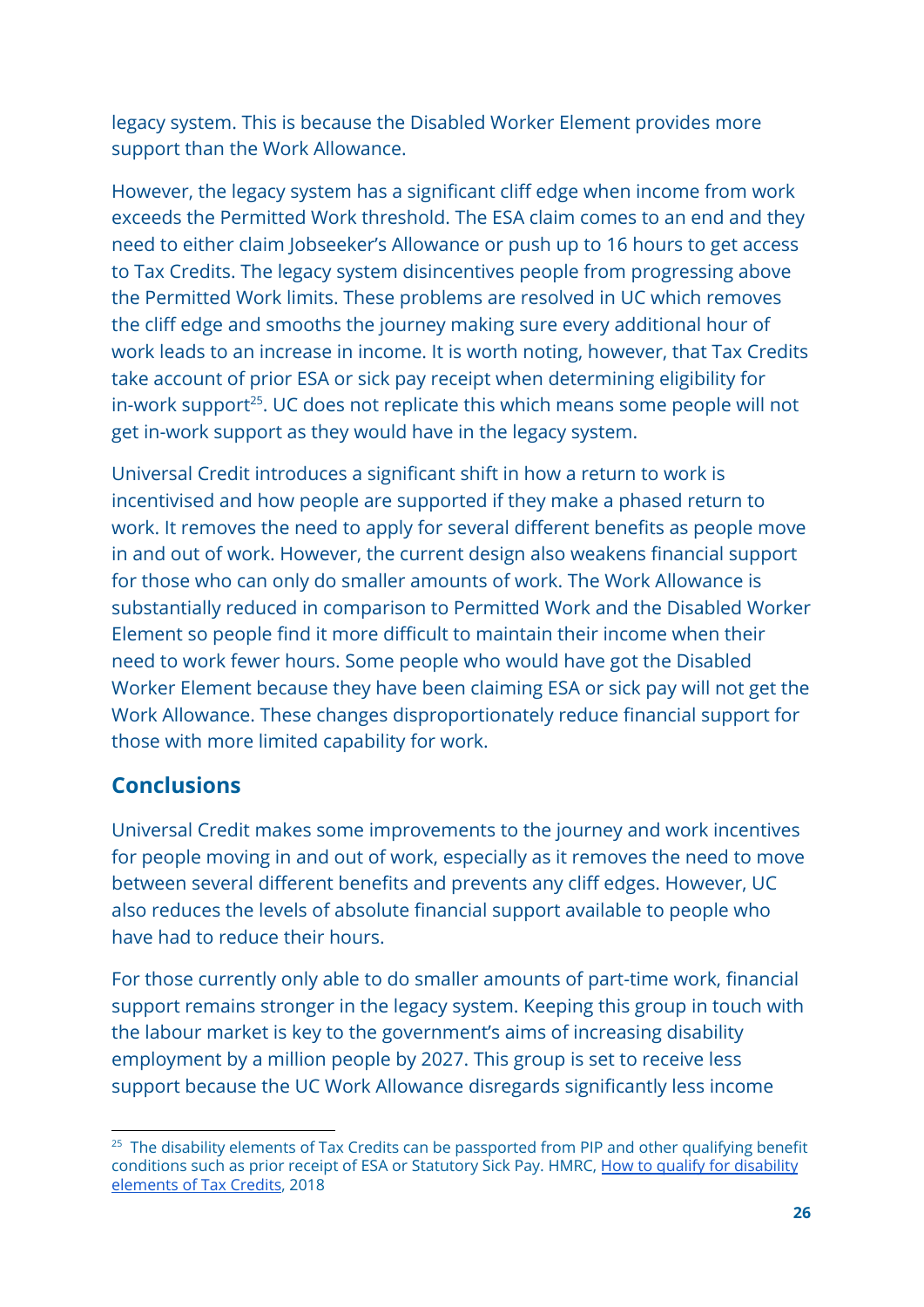than Permitted Work and does not provide as much in-work support as the Disabled Worker Element. Increasing the Work Allowance would keep the improvements UC brings but also help improve work incentives at the point where people begin moving back into work following periods of sickness.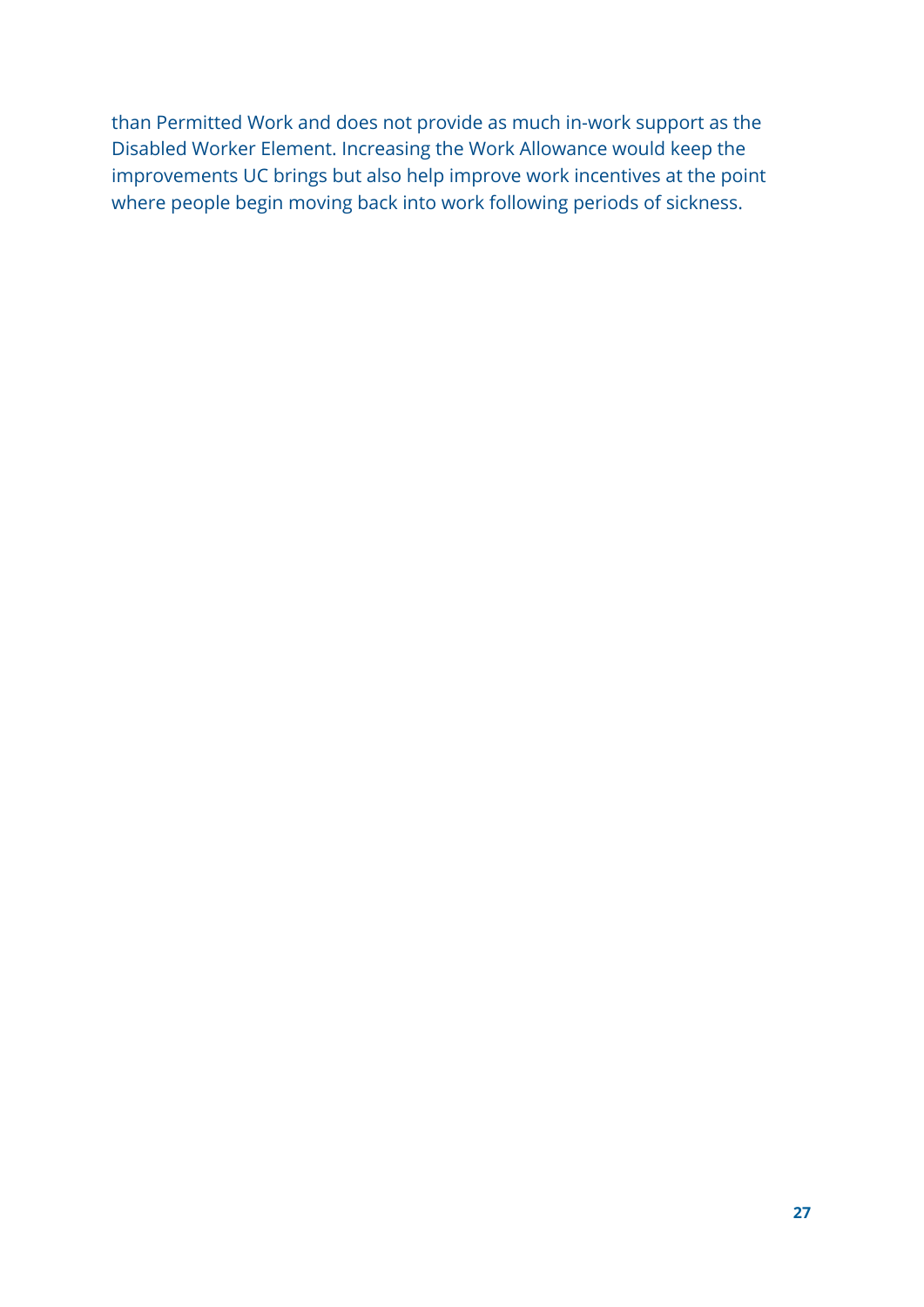# <span id="page-28-0"></span>**4. People who cannot work**

The final group of single disabled people we identified are those who cannot work or do any work preparation. These are the people who should be in the Support Group of ESA or the Limited Capability for Work & Work Related Activity (LCWRA) group of UC. Some people in this situation cannot prepare for work at this current time, and others will never be able to work. They need a secure and reliable income from the benefit system that places as little administrative burden as possible on them.

For many with severe conditions, UC and PIP will be their only sources of income. The government acknowledges the importance of supporting this group financially. Over recent years a number of significant changes have been made to benefits for disabled people with the aim of focussing financial support on those with the greatest support needs.<sup>26</sup> The Minister for Disabled People recently stated that "unlike the previous system, Universal Credit is more targeted, and support is focused on those who need it most".<sup>27</sup>

For many in the LCWRA group, UC improves the financial support they get. The LCWRA component is increased in comparison to the Support Group component that it replaces. However, disability premiums which were present in the legacy system have been removed in UC. Whether those unable to work are better or worse off (and by how much) is determined by which combination of disability premiums they would have received in the legacy system.

The government has acknowledged that the removal of the Severe Disability Premium (SDP), in particular, can create large reductions in financial support for people with high support needs. The SDP provided £64.30 a week of support to disabled people who live alone without an adult carer. Because of the large losses this group could face, the government has announced that it will not migrate people with existing SDP claims to UC until transitional protections are in place. This is hugely welcome and the government should use this opportunity to consider what alternative support can be put in place for those who are making completely new claims or would have become newly eligible for SDP support in the future.

<sup>&</sup>lt;sup>26</sup> This includes the replacement of DLA with PIP, the expansion of the support component under UC, and the removal of the WRAG in ESA and UC.

<sup>&</sup>lt;sup>27</sup> Minister for Disabled People, House of [Commons,](http://bit.ly/2EIfXbO) 5 February 2018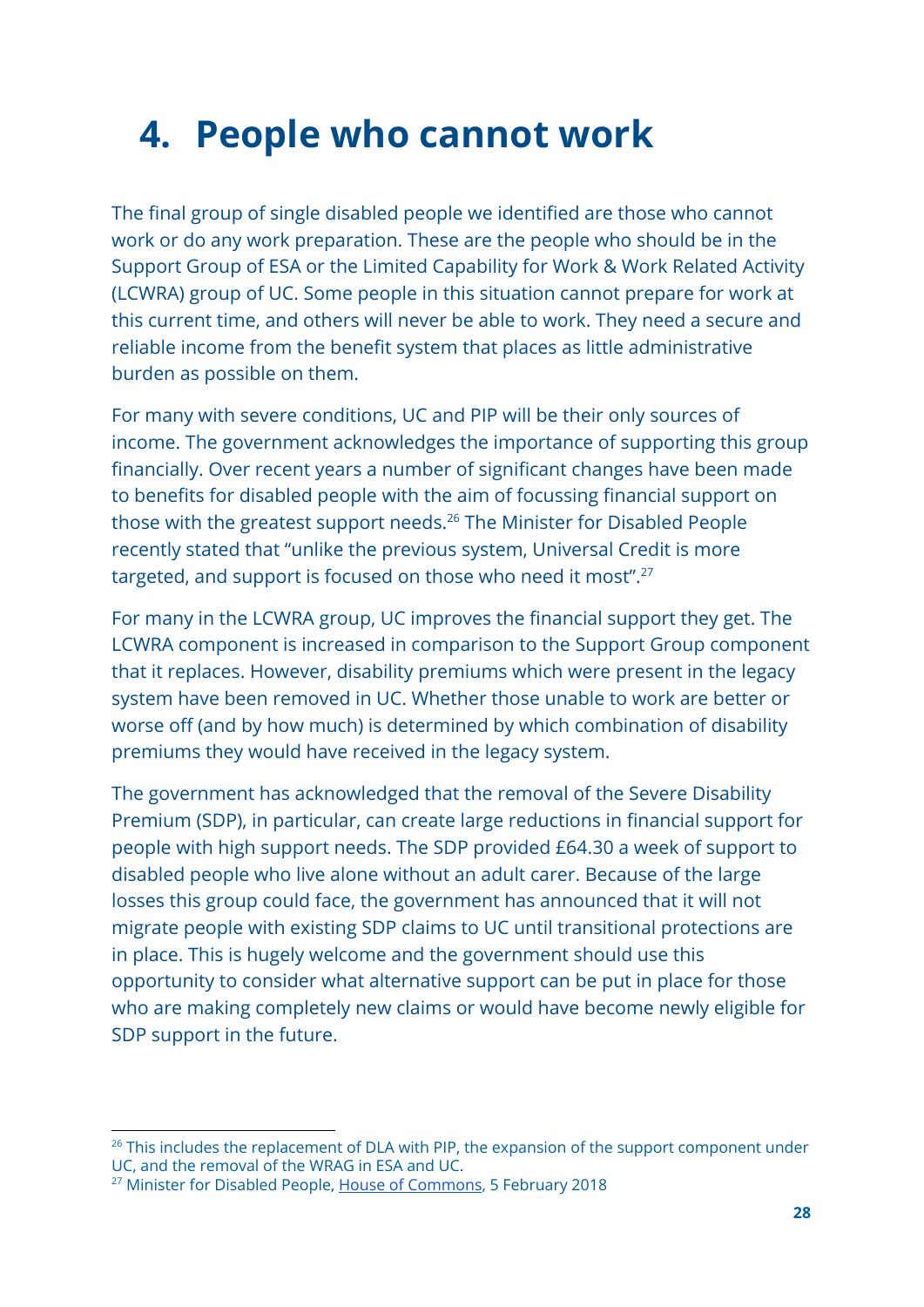# **Increase in the Limited Capability for Work Related Activity (LCWRA) element means higher incomes for many who cannot work**

In the legacy system, a single disabled person who cannot work would claim ESA as an out-of-work benefit. They would get an ESA basic allowance of £73.10pw and, if they cannot prepare for work at all, an ESA support component of £37.65pw. Everybody receiving the support component would also get the Enhanced Disability Premium worth £16.40pw. This comes to a total of **£127pw** as demonstrated in the chart below.

Universal Credit has the same standard allowance as ESA, worth just over £73pw. However, the Enhanced Disability Premium (£16.40pw) is removed and the Support/LCWRA component is expanded to £75.77pw. This means a UC award for somebody in the LCWRA group is worth a total of **£149.11pw** excluding housing costs.

### **Figure G: The LCWRA element in UC is bigger than the Support component and Enhanced Disability Premium that it replaces<sup>28</sup>**



Looking at the very basic building blocks of a benefit claim, it is clear that UC can be more generous than ESA for people with simple claims in the Support/LCWRA group. This additional £22pw is very welcome particularly for this group which cannot raise income through work.

However, this basic calculation does not include the removal of the Severe Disability Premium which currently goes to over 500,000 people, 84% of whom are in the Support group of ESA.<sup>29</sup>

<sup>&</sup>lt;sup>28</sup> This compares a basic ESA/UC claim for a single disabled adult with limited capability for work and work-related activity and with no housing costs or PIP

<sup>&</sup>lt;sup>29</sup>DWP, Ad-hoc statistics: People on [Income-related](https://assets.publishing.service.gov.uk/government/uploads/system/uploads/attachment_data/file/714479/ad-hoc-statistics-income-related-employment-and-support-allowance-february-2018.pdf) Employment and Support Allowance with [Enhanced](https://assets.publishing.service.gov.uk/government/uploads/system/uploads/attachment_data/file/714479/ad-hoc-statistics-income-related-employment-and-support-allowance-february-2018.pdf) Disability Premium and/or Severe Disability Premium, June 2018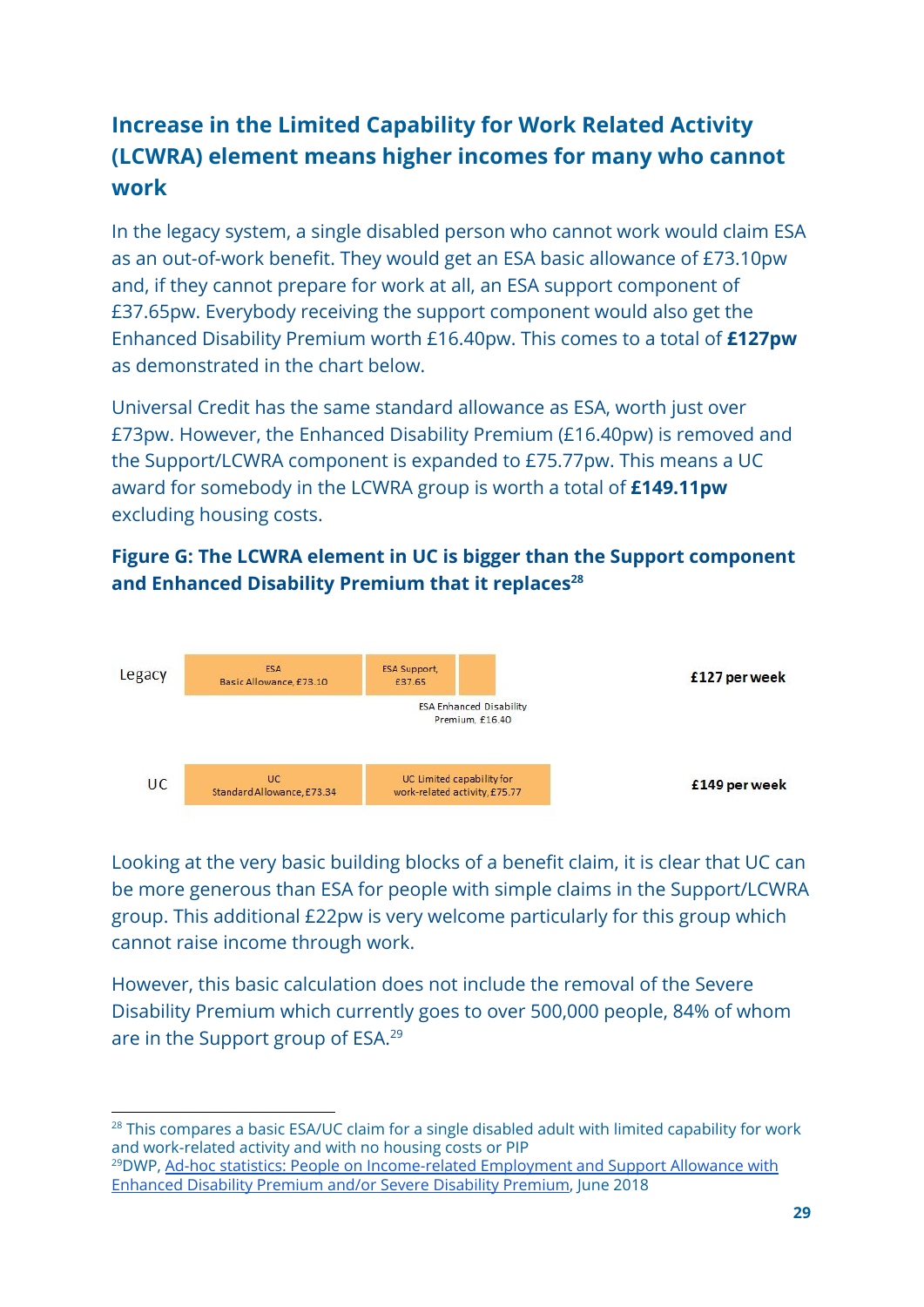# **Loss of the Severe Disability Premium means less support for disabled people who live alone without an adult carer**

Disabled people who live alone without an adult carer can be over £180 a month worse off on UC than they would have been in the legacy system. This is because of the removal of the Severe Disability Premium which currently goes to over 500,000 people, 84% of whom are in the Support group.<sup>30</sup> The government has acknowledged that these are some of the most significant reductions in support in UC. It has put in conditions that prevent those currently getting the SDP from migrating to UC without protection. This is hugely welcome and will protect many people with high levels of support need. However, it will not protect people making new claims.

### **Figure H: The removal of the Severe Disability Premium means that a single disabled adult who cannot work and lives alone without an adult carer will be worse off if they claim Universal Credit**



In the legacy system, if a single disabled person lives alone without an adult carer they can become entitled to the Severe Disability Premium (SDP). This is worth £64.30pw and can be added to JSA, ESA or Income Support and used to increase a Housing Benefit claim. In this example, the SDP is added to an ESA award in recognition of the costs faced by a severely disabled person who does not live with a carer. This support is not replicated in UC. This leaves claimants £42 a week worse off, equivalent to more than **£180 a month** across the year.

<sup>&</sup>lt;sup>30</sup> DWP, Ad-hoc statistics: People on [Income-related](https://assets.publishing.service.gov.uk/government/uploads/system/uploads/attachment_data/file/714479/ad-hoc-statistics-income-related-employment-and-support-allowance-february-2018.pdf) Employment and Support Allowance with [Enhanced](https://assets.publishing.service.gov.uk/government/uploads/system/uploads/attachment_data/file/714479/ad-hoc-statistics-income-related-employment-and-support-allowance-february-2018.pdf) Disability Premium and/or Severe Disability Premium, June 2018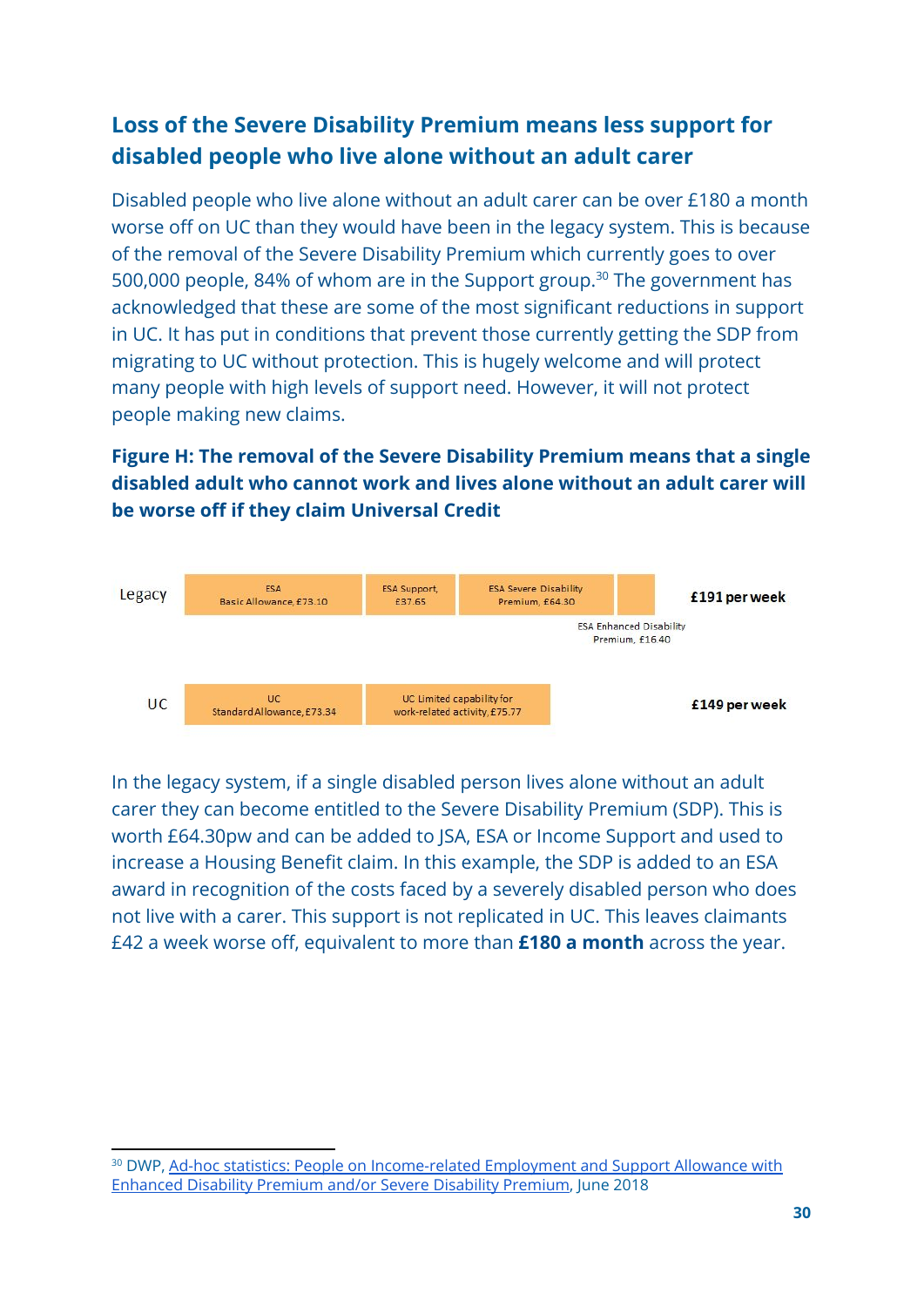#### **Those who live with an adult carer are not affected**

The removal of the SDP for single people is in contrast to some improvement in how severely disabled people are treated if they live with an adult carer such as a partner. The Carers element worth **£156.45 per month** means many severely disabled people in couples can get additional support from UC.

If a severely disabled person has a partner who cares for them over 35 hours a week they can claim Carer's Allowance worth £279.93 per month. Carer's Allowance is not one of the 6 benefits being replaced by UC so it can be claimed in the legacy system or alongside UC. A carer can also receive a Carer Premium in the legacy system which can applied to out-of-work benefits and housing benefit. This premium is worth £156 per month but is only available to those who care more than 35 hours per week. The rules also create a cliff edge as they place limits on how many hours a carer can work and how much they can earn before they lose these benefit entitlements.

Under UC, a carer would receive a Carers element worth **£156.45 per month** but crucially there is no earnings limit. This means the Carers element remains part of the UC calculation no matter how much the partner earns as long as they are regularly and substantially engaged in caring. As they work more hours and increase their earnings their UC is gradually reduced, rather than being removed all at once at a cliff edge.

This means that, in some ways, UC brings improvements for severely disabled people who live with an adult carer, particularly if the carer is working. This contrasts to a reduction in support for severely disabled people who live alone without an adult carer.

# **Conclusions**

The government has recognised that the loss of the Severe Disability Premium creates some of the biggest losses for disabled people in UC. It has announced that those with existing SDP claims will be held back from migrating to UC until they can be moved over with transitional protection. The welcome measures do not, however, provide alternative support for those making new claims or those who would have newly become eligible for the SDP.

The SDP recognises the additional costs faced by severely disabled people who live alone without a carer. People who make new claims to UC or lose their transitional protections will be over **£180 a month worse off** than they would have been in the legacy system. If a severely disabled person lives with a partner, however, they can sometimes be better supported in UC. This is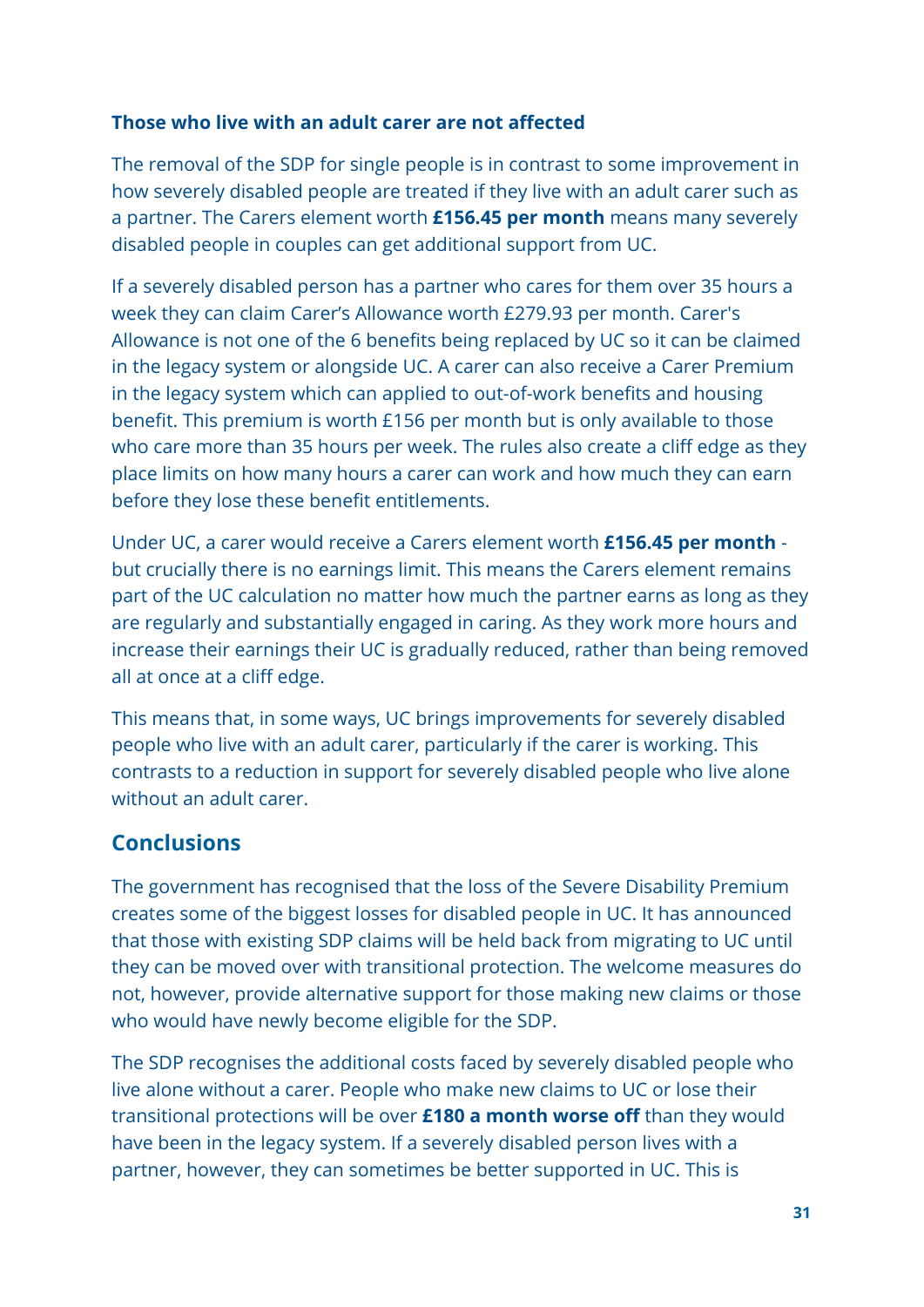because UC contains a Carers element worth £36 per week which is not subject to an earnings limit.

To rectify this a self-care element could be introduced to UC of at least **£156.45 per month** - the same value as the Carers element. This could go to those who live alone and would satisfy the criteria for the Severe Disability Premium. It could be paid alongside other UC elements such as the LCWRA element. This would ensure severely disabled people who live alone are at least treated comparably to those who live with a partner or carer. The current design of the system puts single people at a disadvantage despite their higher support needs.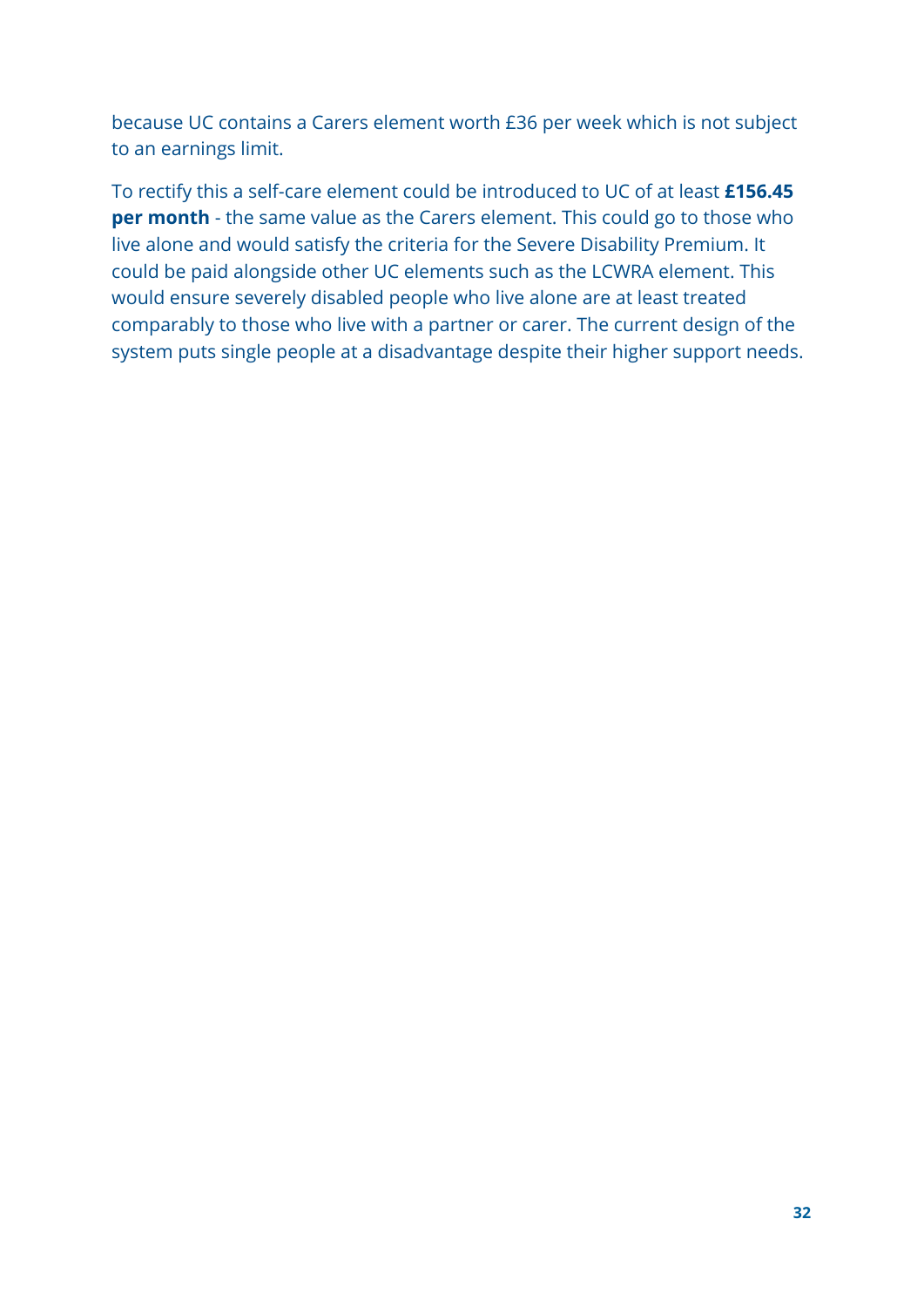# <span id="page-33-0"></span>**Next steps needed**

Universal Credit is a huge change to the benefit system. It makes changes which simplify the system and smooth cliff edges and transitions into work. While this gives it potential, our analysis shows that more can be done to align UC with the government's aims for single disabled people and those with health conditions. Work incentives could be improved for disabled people in a variety of circumstances, and support could be enhanced for those who live alone without an adult carer.

Currently, depending on their circumstances, UC could leave many single disabled people with weaker in-work financial support and facing weaker work incentives than if they had claimed legacy benefits. It is important the government tackles this in order to meet its own commitments on disability employment. In-work support and work incentives for disabled people can both be improved in UC by making adjustments to how the Work Allowance operates. The Work Allowance could be passported from PIP and other qualifying benefit conditions so working disabled people are more able to access it. The Work Allowance could also be increased to strengthen work incentives and in-work support for working disabled people. This could help bring support back in line with UC as originally intended, and with Permitted Work and the Disabled Worker Element in the legacy system.

Further action also needs to be taken to ensure there is adequate support in UC for people with higher support needs both in and out of work. The government recently recognised that the current design of UC is causing problems for one particular group - those who get the Severe Disability Premium. It will therefore stop moving them onto UC until they qualify for transitional protection. This is a welcome move which will protect those with existing claims. The government should use this opportunity to also put in place comparable support for new claimants and those who have a change in circumstances. This could come in the form of a Self-Care element of at least £156.45 a month in line with the value of the Carers element.

These policy and design issues come on top of the delivery issues disabled people face when claiming UC such as poor payment timeliness, inappropriate conditionality and poor quality assessments. UC needs to work for everyone, including disabled people in a variety of circumstances. It is clear that for many disabled people there is more to do to ensure it delivers support for those who can work and care for those who cannot.